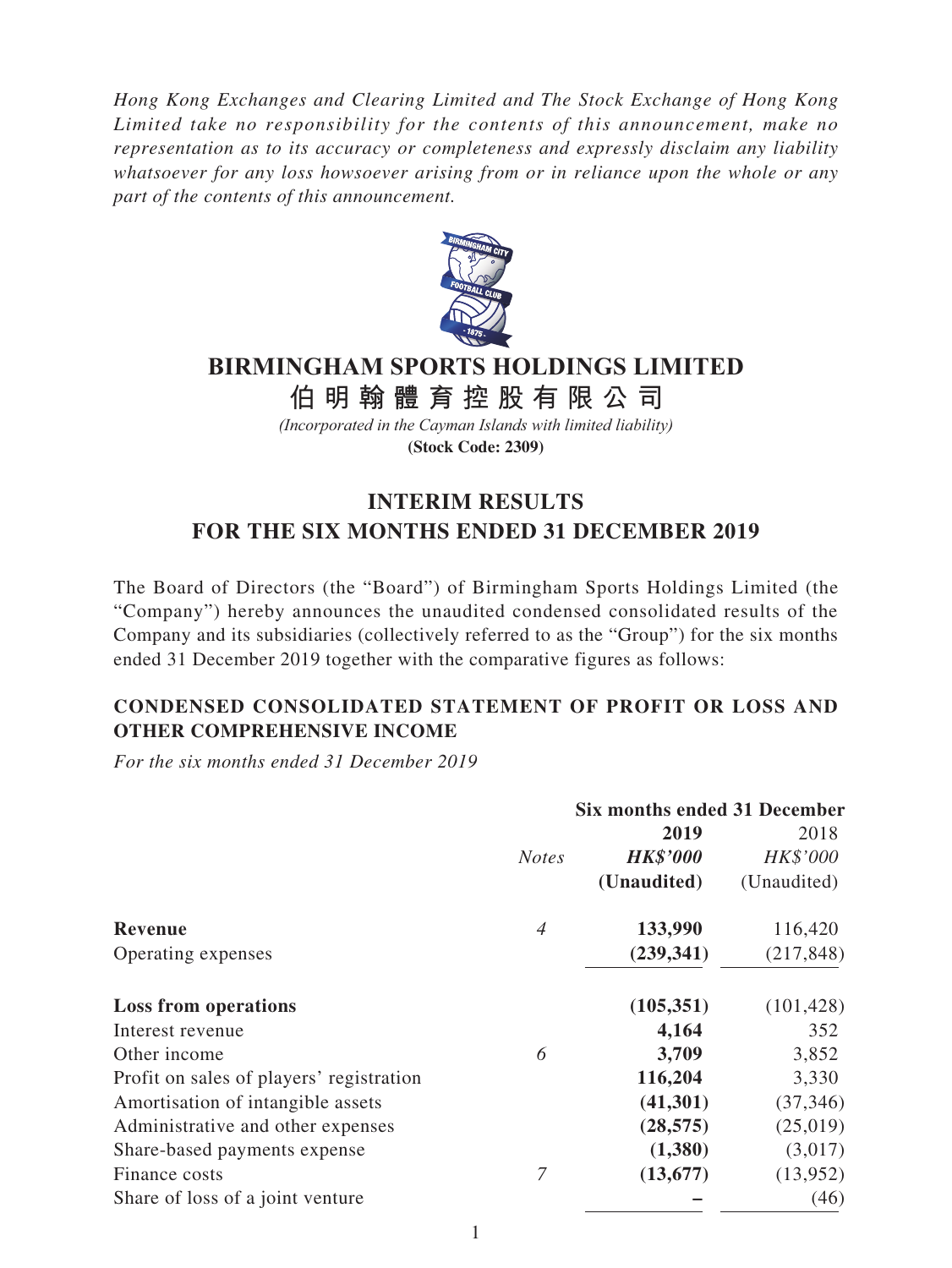| 2018<br>HK\$'000<br>(Unaudited)<br>(173, 274)<br>129<br>(173, 145) |
|--------------------------------------------------------------------|
|                                                                    |
|                                                                    |
|                                                                    |
|                                                                    |
|                                                                    |
|                                                                    |
|                                                                    |
|                                                                    |
| (11,077)                                                           |
| (184, 222)                                                         |
|                                                                    |
| (168, 942)                                                         |
| (4,203)                                                            |
| (173, 145)                                                         |
|                                                                    |
|                                                                    |
| (179, 621)                                                         |
| (4,601)                                                            |
| (184, 222)                                                         |
| (Restated)                                                         |
|                                                                    |
| (1.37)                                                             |
| (1.37)                                                             |
|                                                                    |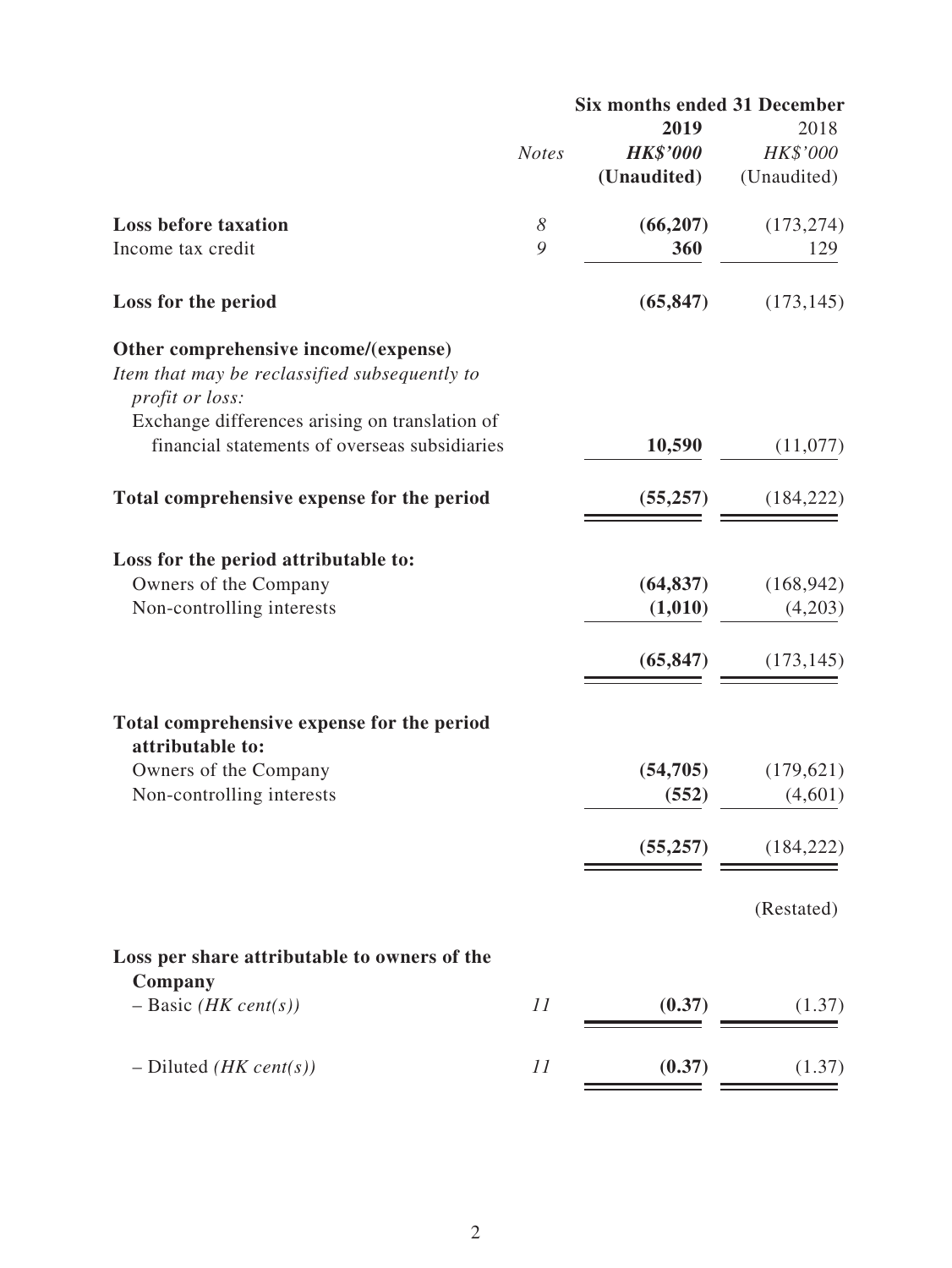# **CONDENSED CONSOLIDATED STATEMENT OF FINANCIAL POSITION**

*As at 31 December 2019*

|                                              |              | As at           | As at     |
|----------------------------------------------|--------------|-----------------|-----------|
|                                              |              | 31 December     | 30 June   |
|                                              |              | 2019            | 2019      |
|                                              | <b>Notes</b> | <b>HK\$'000</b> | HK\$'000  |
|                                              |              | (Unaudited)     | (Audited) |
| <b>Non-current assets</b>                    |              |                 |           |
| Property, plant and equipment                |              | 189,897         | 191,135   |
| Right-of-use assets                          |              | 11,986          |           |
| Intangible assets                            |              | 218,539         | 142,743   |
| Goodwill                                     |              | 8,868           |           |
| Investment properties                        | 12           | 553,020         | 553,020   |
| Deposits, prepayments and other receivables  |              | 49,319          | 473       |
| Total non-current assets                     |              | 1,031,629       | 887,371   |
| <b>Current assets</b>                        |              |                 |           |
| Inventories                                  |              | 3,174           | 3,449     |
| Trade receivables                            | 13           | 14,346          | 7,296     |
| Deposits, prepayments and other receivables  |              | 86,102          | 52,747    |
| Bank balances and cash                       |              | 51,346          | 83,652    |
| Total current assets                         |              | 154,968         | 147,144   |
| <b>Current liabilities</b>                   |              |                 |           |
| Transfer fee payables                        |              | 53,979          | 26,693    |
| Trade payables                               | 14           | 23,576          | 23,394    |
| Accruals and other payables                  |              | 102,813         | 124,358   |
| Lease liabilities                            |              | 1,760           |           |
| Deferred capital grants                      |              | 582             | 564       |
| <b>Contract liabilities</b>                  |              | 24,813          | 29,136    |
| <b>Borrowings</b>                            | 15           | 289,902         | 130,004   |
| Total current liabilities                    |              | 497,425         | 334,149   |
| <b>Net current liabilities</b>               |              | (342, 457)      | (187,005) |
| <b>Total assets less current liabilities</b> |              | 689,172         | 700,366   |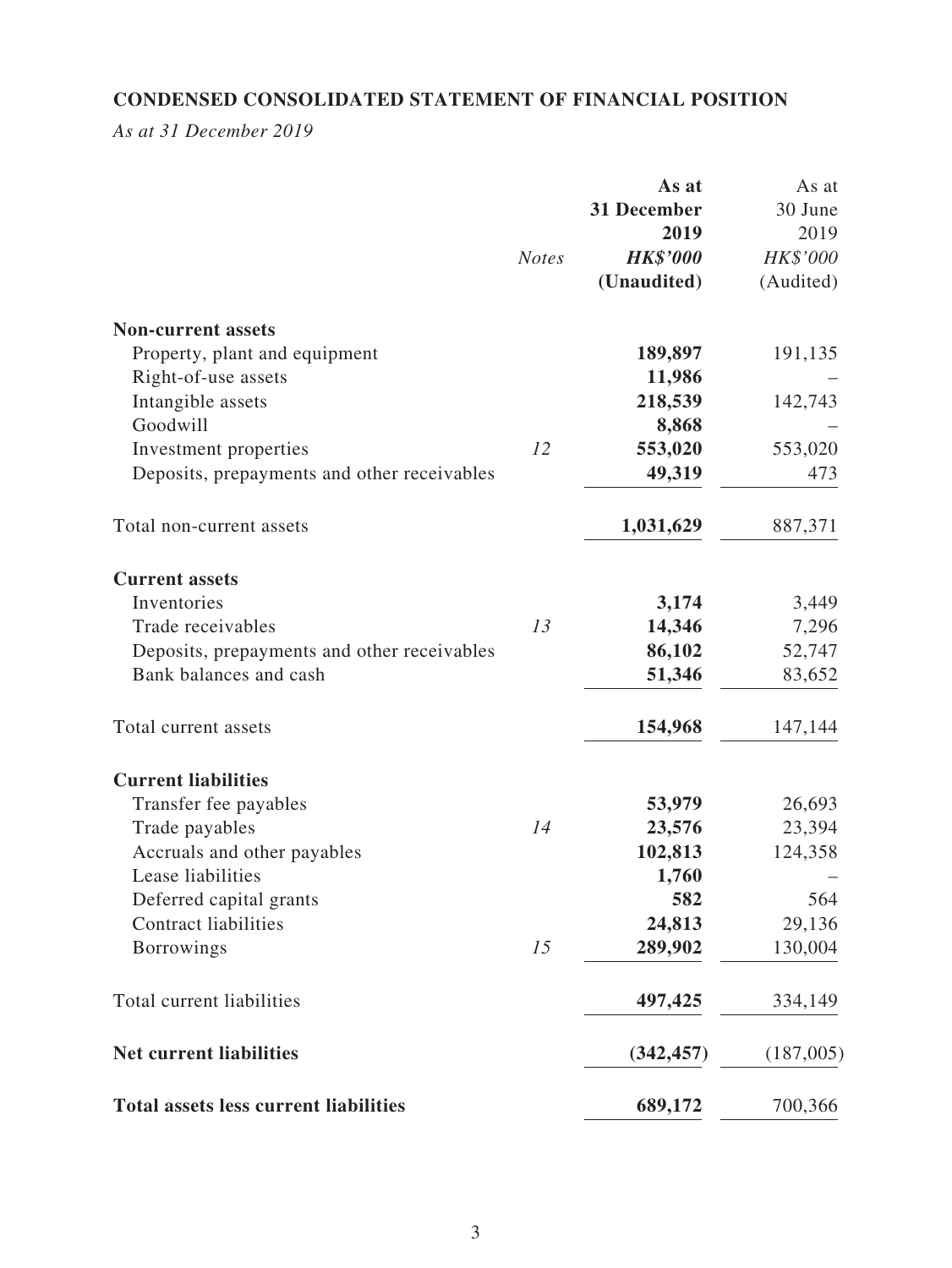|                                              |              | As at              | As at     |
|----------------------------------------------|--------------|--------------------|-----------|
|                                              |              | <b>31 December</b> | 30 June   |
|                                              |              | 2019               | 2019      |
|                                              | <b>Notes</b> | <b>HK\$'000</b>    | HK\$'000  |
|                                              |              | (Unaudited)        | (Audited) |
| <b>Non-current liabilities</b>               |              |                    |           |
| Accruals and other payables                  |              | 880                | 4,547     |
| Lease liabilities                            |              | 14,966             |           |
| Deferred capital grants                      |              | 14,057             | 13,913    |
| <b>Borrowings</b>                            | 15           | 110,689            | 84,512    |
| Deferred tax liabilities                     |              | 26,948             | 21,885    |
| Total non-current liabilities                |              | 167,540            | 124,857   |
| <b>NET ASSETS</b>                            |              | 521,632            | 575,509   |
| <b>Capital and reserves</b>                  |              |                    |           |
| Share capital                                | 16           | 177,100            | 177,100   |
| Reserves                                     |              | 366,516            | 419,841   |
| Equity attributable to owners of the Company |              | 543,616            | 596,941   |
| Non-controlling interests                    |              | (21,984)           | (21, 432) |
| <b>TOTAL EQUITY</b>                          |              | 521,632            | 575,509   |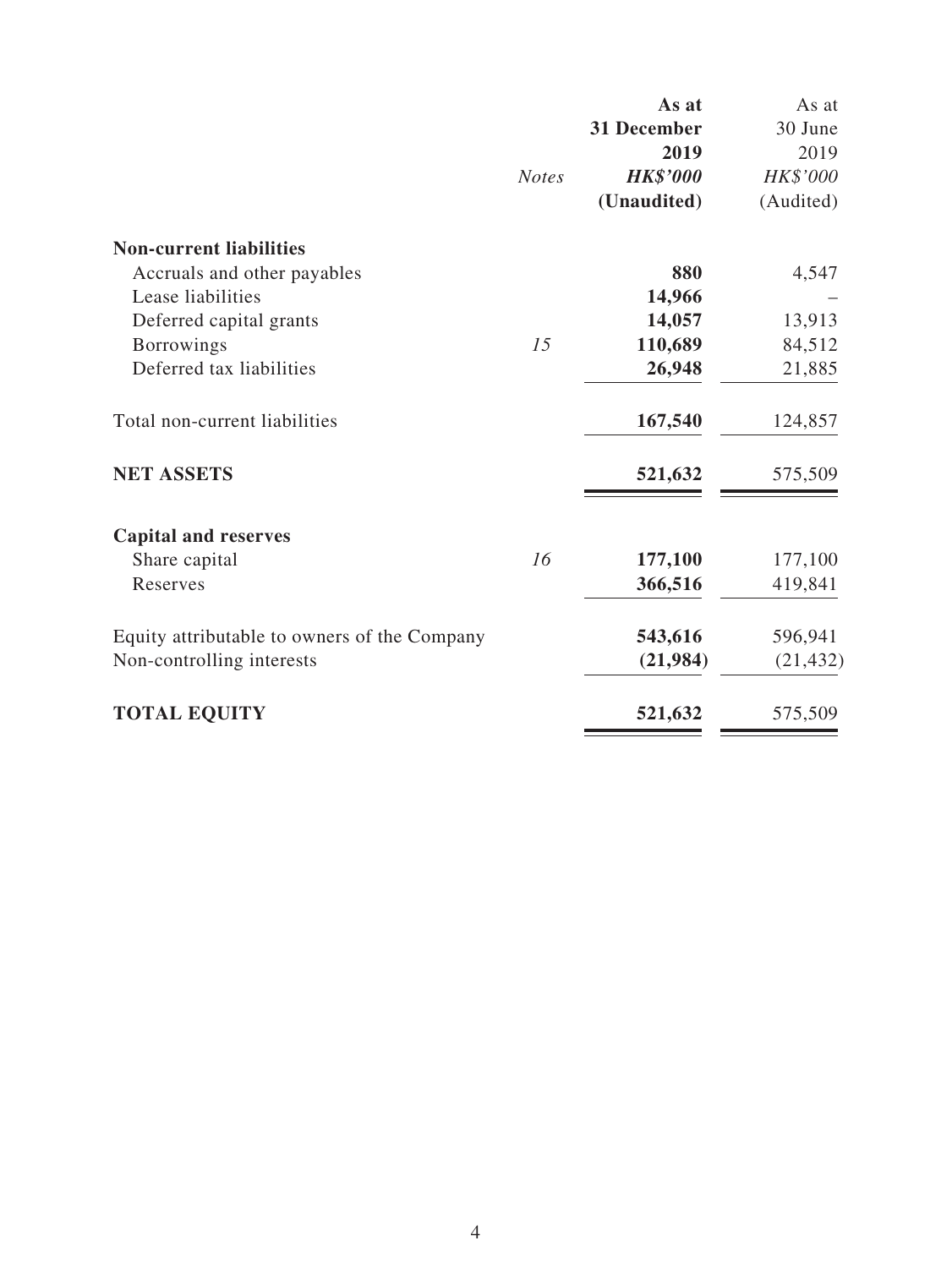#### *NOTES:*

### **1. BASIS OF PREPARATION**

The unaudited condensed consolidated interim financial statements have been prepared in accordance with Hong Kong Accounting Standard 34 "*Interim Financial Reporting*" issued by the Hong Kong Institute of Certified Public Accountants (the "HKICPA") as well as the applicable disclosure requirements of Appendix 16 to the Rules Governing the Listing of Securities (the "Listing Rules") on The Stock Exchange of Hong Kong Limited (the "Stock Exchange").

Items included in the financial statements of each of the Group's entities are measured using the currency of the primary economic environment in which the entity operates (the "functional currency"). The functional currency of the Company is Hong Kong dollars ("HK\$"). The unaudited condensed consolidated interim financial statements are presented in Hong Kong dollars for the convenience of users of the unaudited condensed consolidated interim financial statements as the Company is listed in Hong Kong Special Administrative Region ("Hong Kong") of the People's Republic of China (the "PRC").

### **2. PRINCIPAL ACCOUNTING POLICIES**

The unaudited condensed consolidated interim financial statements have been prepared on the historical cost basis, as modified by revaluation of investment properties, which are carried at their fair values. They are presented in HK\$ and all values are rounded to the nearest thousand except when otherwise indicated.

The unaudited condensed consolidated interim financial statements should be read in conjunction with the audited consolidated financial statements for the year ended 30 June 2019. The accounting policies and methods of computation used in the unaudited condensed consolidated financial statements for the six months ended 31 December 2019 are the same as those followed in the preparation of the Group's audited consolidated financial statements for the year ended 30 June 2019 except as stated below:

#### *Leases*

#### *The Group as lessee*

Leases are recognised as right-of-use assets and corresponding lease liabilities when the leased assets are available for use by the Group. Right-of-use assets are stated at cost less accumulated depreciation and impairment losses. Depreciation of right-of-use assets is calculated at rates to write off their cost over the shorter of the asset's useful life and the lease term on a straight-line basis. The principal annual rates are as follows:

| Freehold land and buildings              | $1\% - 10\%$  |
|------------------------------------------|---------------|
| Furniture, fixtures and office equipment | $20\% - 33\%$ |
| Motor vehicles                           | $20\%$        |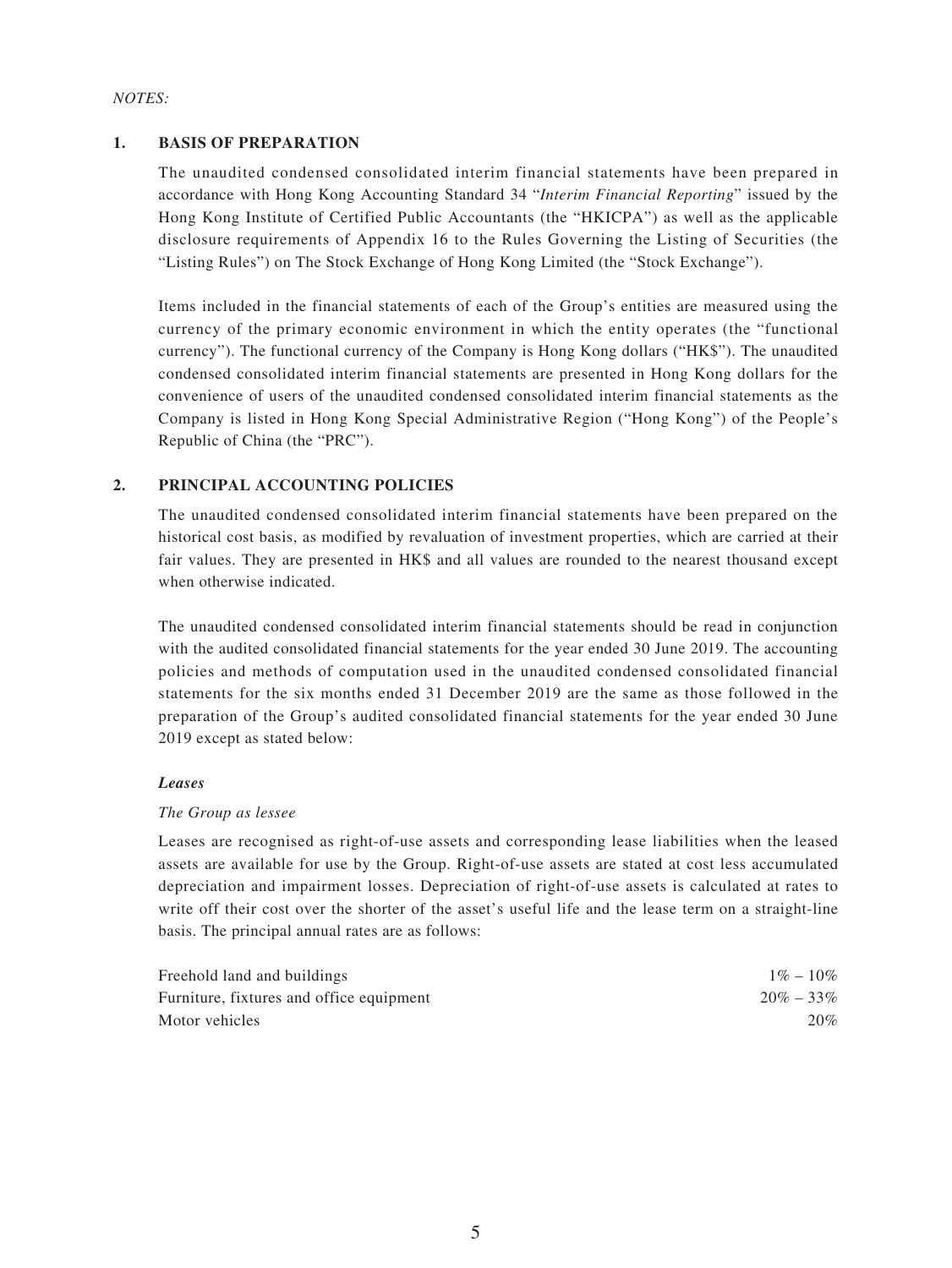Right-of-use assets are measured at cost comprising the amount of the initial measurement of the lease liabilities, lease payments prepaid, initial direct costs and the restoration costs. Lease liabilities include the net present value of the lease payments discounted using the interest rate implicit in the lease if that rate can be determined, or otherwise the Group's incremental borrowing rate. Each lease payment is allocated between the liability and finance cost. The finance cost is charged to profit or loss over the lease term so as to produce a constant periodic rate of interest on the remaining balance of the lease liability. When a right-of-use asset meets the definition of "Investment property", it is included in "Investment properties". The corresponding right-of-use asset is initially measured at cost, and subsequently measured at fair value, in accordance with the Group's policy for "Investment properties".

Payments associated with short-term leases and leases of low-value assets are recognised as expenses in profit or loss on a straight-line basis over the lease terms. Short-term leases are leases with an initial lease term of 12 months or less. Low-value assets are assets of value below US\$5,000.

#### *The Group as lessor*

The Group leases out its investment properties as the lessor of operating leases.

The accounting policies applicable to the Group as a lessor are not different from those under Hong Kong Accounting Standard ("HKAS") 17. The Group is not required to make any adjustments on transition to Hong Kong Financial Reporting Standard ("HKFRS") 16 for leases in which it acts as a lessor.

#### *Going concern basis*

The Group incurred a loss attributable to owners of the Company of approximately HK\$64,837,000 for the six months ended 31 December 2019 and as at 31 December 2019 the Group had net current liabilities of approximately HK\$342,457,000. These conditions indicate the existence of a material uncertainty which may cast significant doubt on the Group's ability to continue as a going concern. Therefore, the Group may be unable to realise its assets and discharge its liabilities in the normal course of business.

The unaudited condensed consolidated interim financial statements have been prepared on a going concern basis. The directors of the Company (the "Directors") are of the opinion that the Group will have sufficient working capital to meet its financial obligations as and when they fall due for the next twelve months given that (i) the Company has entered into a loan facility agreement and a supplemental facility agreement with a controlling shareholder of the Company, Trillion Trophy Asia Limited ("Trillion Trophy"), on 21 December 2016 and 21 December 2018, respectively, under which an unsecured revolving loan facility up to HK\$250,000,000 has been granted to the Company (the "Trillion Trophy Facility"); (ii) the Company has unsecured loan facilities with aggregate amount of approximately HK\$504,462,000 from third party lenders; and (iii) the financial support of the controlling shareholder of the Company, at a level sufficient to finance the working capital requirements of the Group. The controlling shareholder of the Company has agreed to provide adequate funds to the Group.

As at 31 December 2019, the total carrying amount of the borrowings under the above facilities of the Group was approximately HK\$400,402,000. As at 31 December 2019, the Group had available approximately HK\$354,060,000 undrawn borrowing facilities.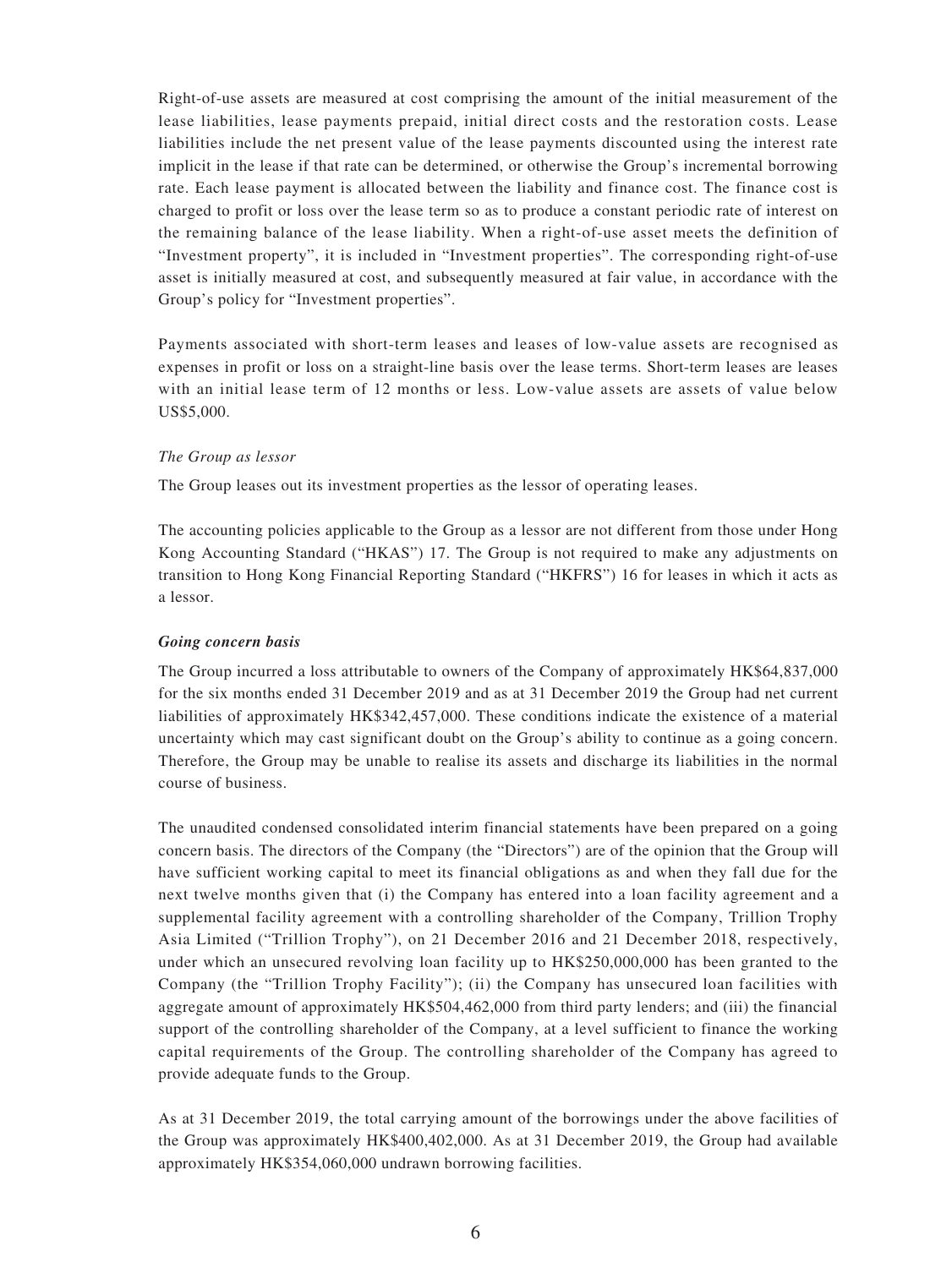Accordingly, the Directors are of the opinion that it is appropriate to prepare the unaudited condensed consolidated interim financial statements on a going concern basis. Should the Group be unable to continue as a going concern, adjustments would have to be made to the consolidated financial statements to adjust the value of the Group's assets to their recoverable amounts, to provide for any further liabilities which might arise and to reclassify non-current assets and liabilities as current assets and liabilities, respectively.

### **3. ADOPTION OF NEW AND REVISED HONG KONG FINANCIAL REPORTING STANDARDS**

In the current period, the Group has adopted all the new and revised Hong Kong Financial Reporting Standards issued by the HKICPA that are relevant to its operations and effective for its accounting year beginning on 1 July 2019. HKFRSs comprise Hong Kong Financial Reporting Standards; Hong Kong Accounting Standards; and Interpretations. The adoption of these new and revised HKFRSs did not result in significant changes to the Group's accounting policies, presentation of the Group's financial statements and amounts reported for the current period and prior years except as stated below:

### **HKFRS 16 "Leases"**

The Group adopted HKFRS 16 using the modified retrospective method of adoption with the date of initial application of 1 July 2019. Under this method, the standard is applied retrospectively with the cumulative effect of initial adoption as an adjustment to the opening balance of condensed consolidated statement of financial position on 1 July 2019, and the comparative information was not restated and continues to be reported under HKAS 17.

The following table shows the adjustments for change in accounting policy recognised for each individual line item. Line items that were not affected by the changes have not been included. As a result, the sub-totals and totals disclosed cannot be recalculated from the numbers provided.

|                                | As at<br>30 June 2019<br>HK\$'000 | <b>Impact on</b><br>initial adoption<br>of HKFRS 16<br>HK\$'000 | As at<br>1 July 2019<br>HK\$'000 |
|--------------------------------|-----------------------------------|-----------------------------------------------------------------|----------------------------------|
| <b>Non-current assets</b>      |                                   |                                                                 |                                  |
| Right-of-use assets            |                                   | 10,034                                                          | 10,034                           |
| <b>Current liabilities</b>     |                                   |                                                                 |                                  |
| <b>Borrowings</b>              | 130,004                           | (4)                                                             | 130,000                          |
| Lease liabilities              |                                   | 1,117                                                           | 1,117                            |
| <b>Non-current liabilities</b> |                                   |                                                                 |                                  |
| <b>Borrowings</b>              | 84,512                            | (4,632)                                                         | 79,880                           |
| Lease liabilities              |                                   | 13,553                                                          | 13,553                           |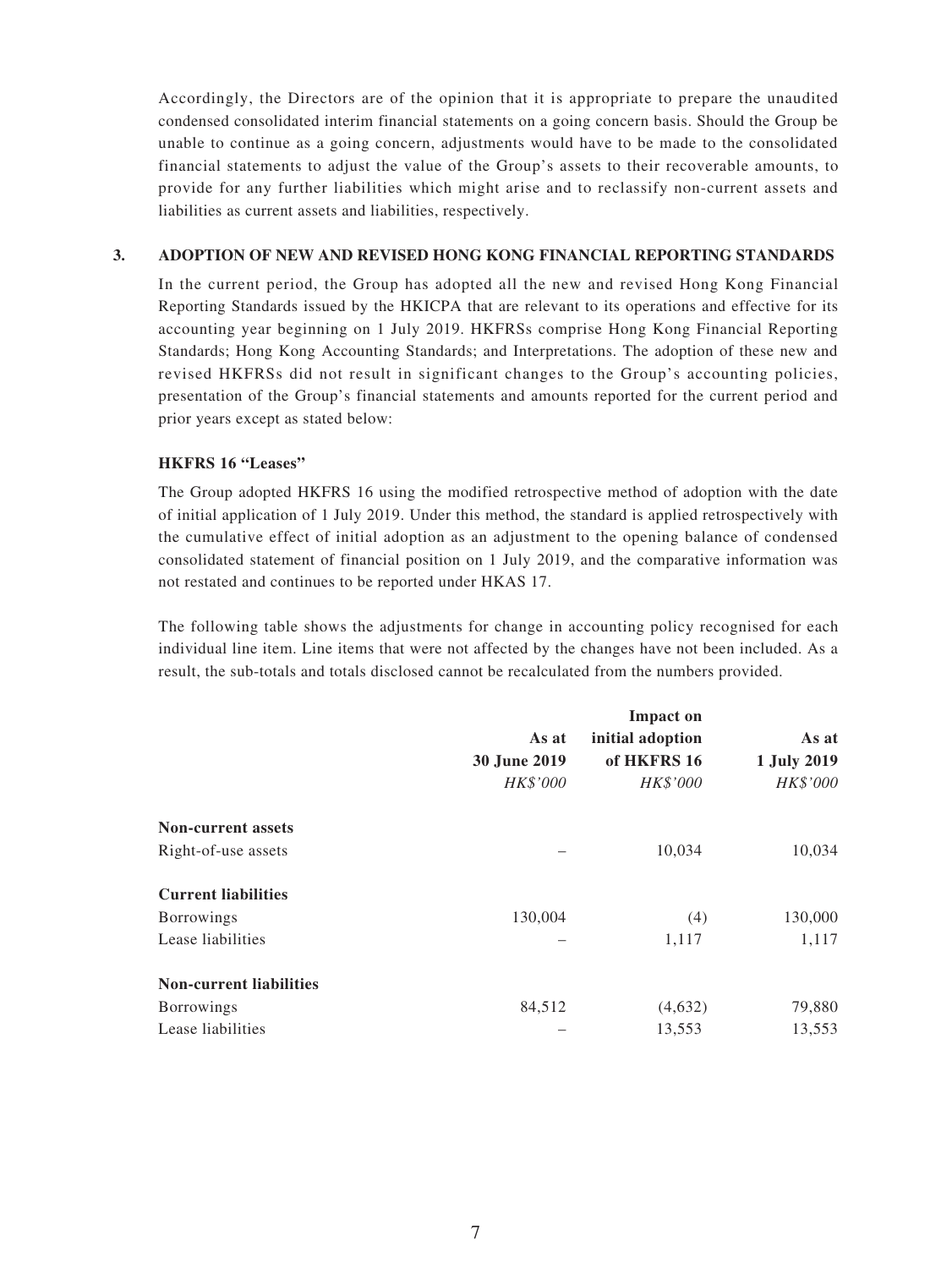On adoption of HKFRS 16, the Group recognised right-of-use assets and lease liabilities in relation to leases which had previously been classified as "operating leases" under the principles of HKAS 17 "Leases". These liabilities were measured at the present value of the remaining lease payments, discounted using the lessee's incremental borrowing rate as of 1 July 2019. The weighted average lessee's incremental borrowing rate applied to the lease liabilities on 1 July 2019 were ranging from 8% to 11%.

|                                                                               | HK\$'000 |
|-------------------------------------------------------------------------------|----------|
| Operating lease commitment as at 30 June 2019                                 | 74,016   |
| Add:                                                                          |          |
| Finance lease payable                                                         | 4,636    |
| Less:                                                                         |          |
| Commitment relating to leases with a remaining lease term ending on or before |          |
| 30 June 2020                                                                  | (5,892)  |
| Discounting                                                                   | (58,090) |
| Lease liabilities recognised as at 1 July 2019                                | 14,670   |
| Analysed as:                                                                  |          |
| Current                                                                       | 1,117    |
| Non-current                                                                   | 13,553   |
|                                                                               | 14,670   |

The associated right-of-use assets at the date of initial application were measured as an amount equal to the lease liabilities, adjusted by the amount of any prepaid or accrued lease payments relating to that lease recognised in the consolidated statement of financial position as at 30 June 2019.

The Group has not applied the new HKFRSs that have been issued but are not yet effective. The Group has already commenced an assessment of the impact of these new HKFRSs but is not yet in a position to state whether these new HKFRSs would have a material impact on its results of operations and financial position.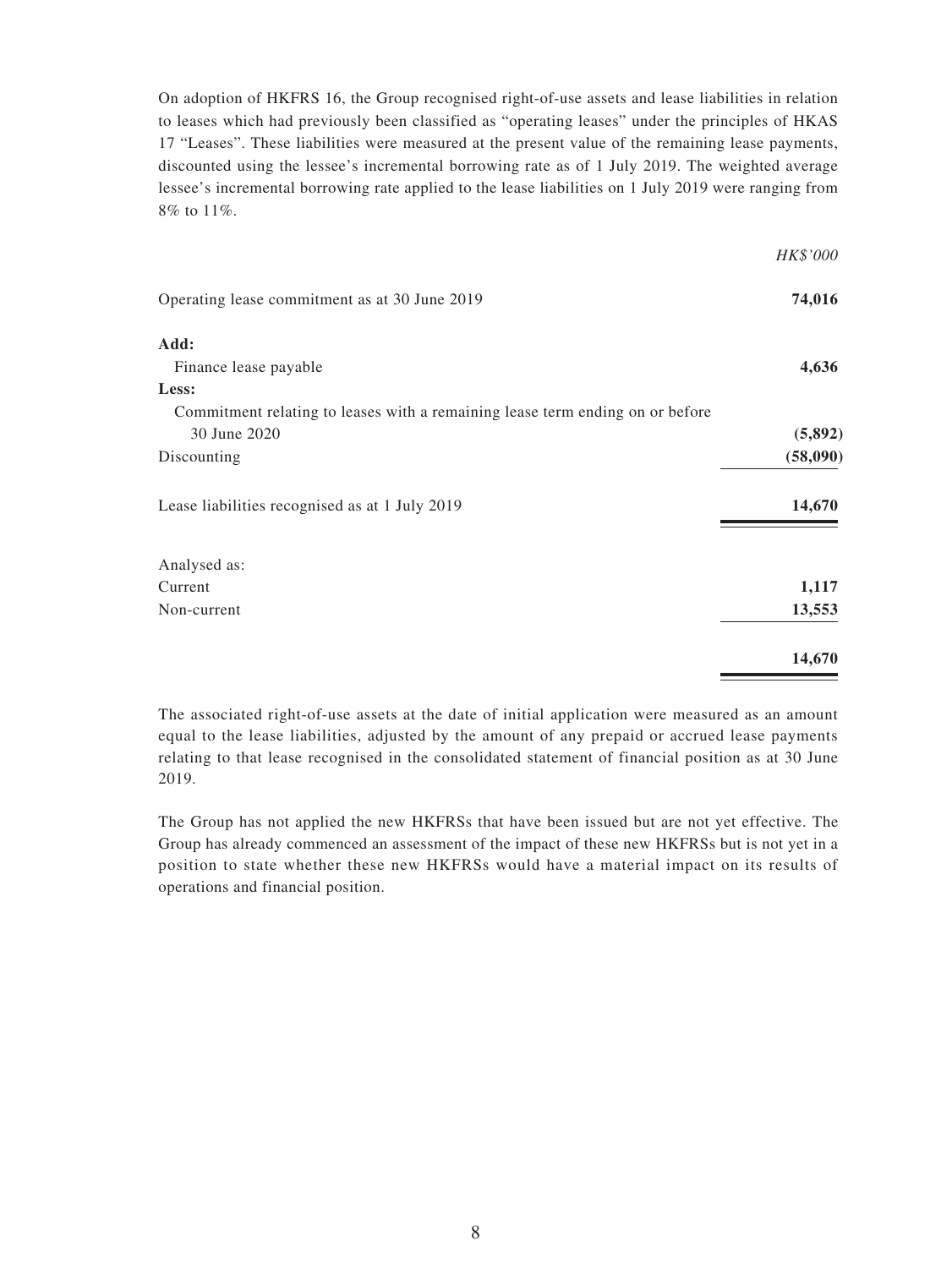### **4. REVENUE**

An analysis of the Group's revenue for the period is as follows:

|                                        | Six months ended 31 December |             |
|----------------------------------------|------------------------------|-------------|
|                                        | 2019                         | 2018        |
|                                        | <b>HK\$'000</b>              | HK\$'000    |
|                                        | (Unaudited)                  | (Unaudited) |
| Disaggregation of revenue:             |                              |             |
| Revenue from contracts with customers: |                              |             |
| Recognised at a point in time          |                              |             |
| Commercial income                      | 22,000                       | 24,032      |
| Match day receipts                     | 9,702                        | 10,798      |
|                                        | 31,702                       | 34,830      |
| <b>Recognised over time</b>            |                              |             |
| Commercial income                      | 8,108                        | 7,904       |
| Broadcasting                           | 50,542                       | 47,949      |
| Match day receipts                     | 15,770                       | 16,038      |
| Lottery system and online payment      |                              |             |
| system service solutions               | 1,759                        |             |
|                                        | 76,179                       | 71,891      |
|                                        | 107,881                      | 106,721     |
| Revenue from other sources:            |                              |             |
| Commercial income                      | 15,388                       | 9,035       |
| Rental income                          | 10,721                       | 664         |
|                                        | 26,109                       | 9,699       |
|                                        | 133,990                      | 116,420     |

Revenue represents amount receivable for goods sold and services provided to external customers in the normal course of business and rental income from investment properties, after deducting discounts and exclude value added tax or other sales related taxes.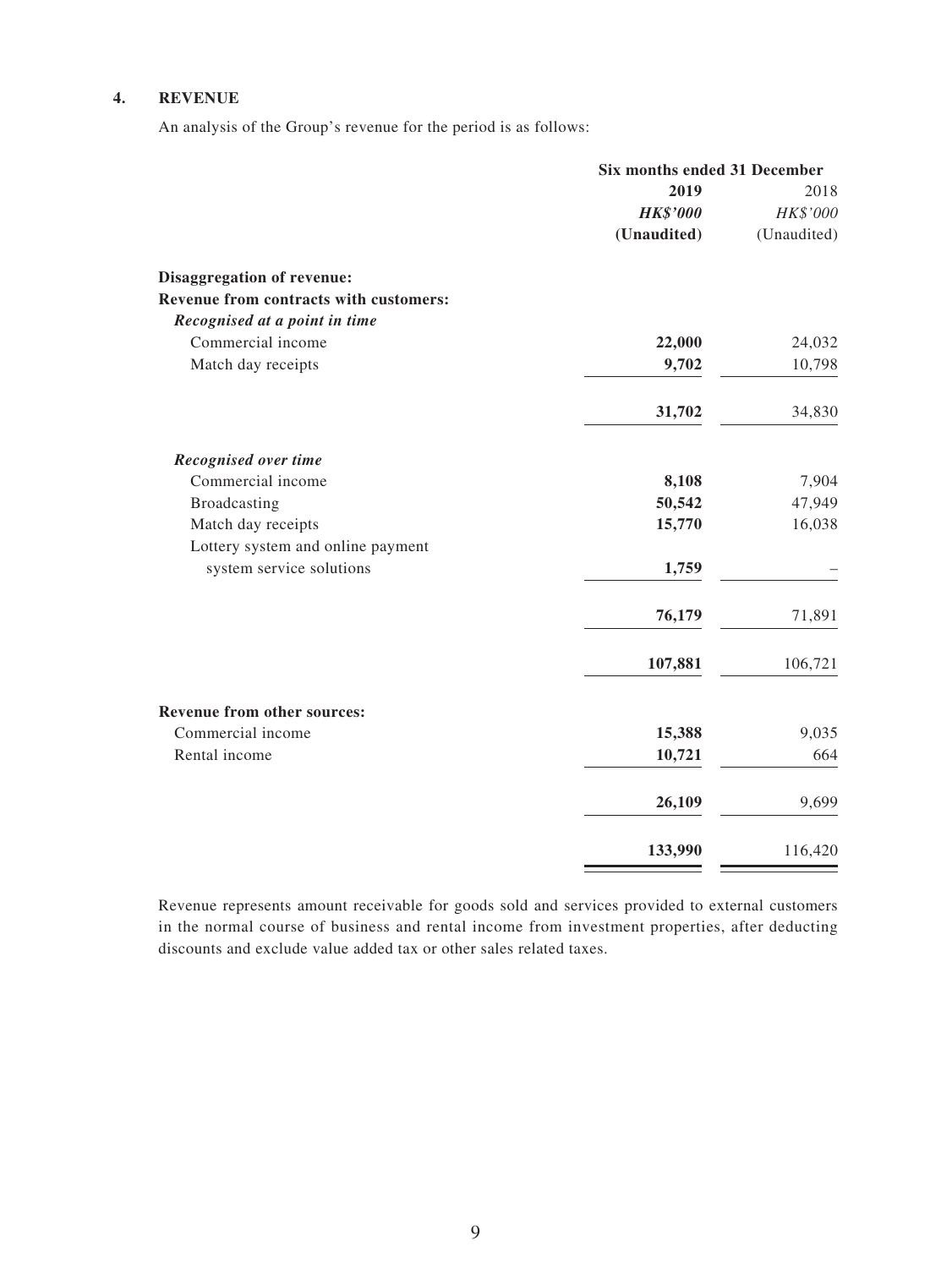### **5. SEGMENT INFORMATION**

The following is an analysis of the Group's revenue and results by operating segments, based on the information provided to the chief operating decision maker representing the Board, for the purposes of allocating resources to segments and assessing their performance. This is also the basis upon which the Group is arranged and organised.

The Group's reportable and operating segments are as follows:

- (i) operation of a professional football club in the United Kingdom of Great Britain and Northern Ireland (the "UK"),
- (ii) investment in properties, and
- (iii) provision of lottery system and online payment system service solutions.

#### **Segment revenue and results**

The following is an analysis of the Group's revenue and results by reportable and operating segments:

#### **Six months ended 31 December 2019**

|                              | <b>Football club</b><br><b>HK\$'000</b><br>(Unaudited) | <b>Investment</b><br>in properties<br><b>HK\$'000</b><br>(Unaudited) | <b>Lottery</b> system<br>and online<br>payment<br>system<br>service<br>solutions<br><b>HK\$'000</b><br>(Unaudited) | <b>Total</b><br><b>HK\$'000</b><br>(Unaudited) |
|------------------------------|--------------------------------------------------------|----------------------------------------------------------------------|--------------------------------------------------------------------------------------------------------------------|------------------------------------------------|
| <b>Segment revenue</b>       |                                                        |                                                                      |                                                                                                                    |                                                |
| <b>External</b> sales        | 121,510                                                | 10,721                                                               | 1,759                                                                                                              | 133,990                                        |
| <b>Results</b>               |                                                        |                                                                      |                                                                                                                    |                                                |
| Segment results              | (33, 862)                                              | 10,487                                                               | (2, 435)                                                                                                           | (25, 810)                                      |
| Interest revenue             |                                                        |                                                                      |                                                                                                                    | 12                                             |
| Other income                 |                                                        |                                                                      |                                                                                                                    | 174                                            |
| Corporate expenses           |                                                        |                                                                      |                                                                                                                    | (28, 575)                                      |
| Share-based payments expense |                                                        |                                                                      |                                                                                                                    | (1,380)                                        |
| Finance costs                |                                                        |                                                                      |                                                                                                                    | (10, 628)                                      |
| Loss before taxation         |                                                        |                                                                      |                                                                                                                    | (66, 207)                                      |
| Income tax credit            |                                                        |                                                                      |                                                                                                                    | 360                                            |
| Loss for the period          |                                                        |                                                                      |                                                                                                                    | (65, 847)                                      |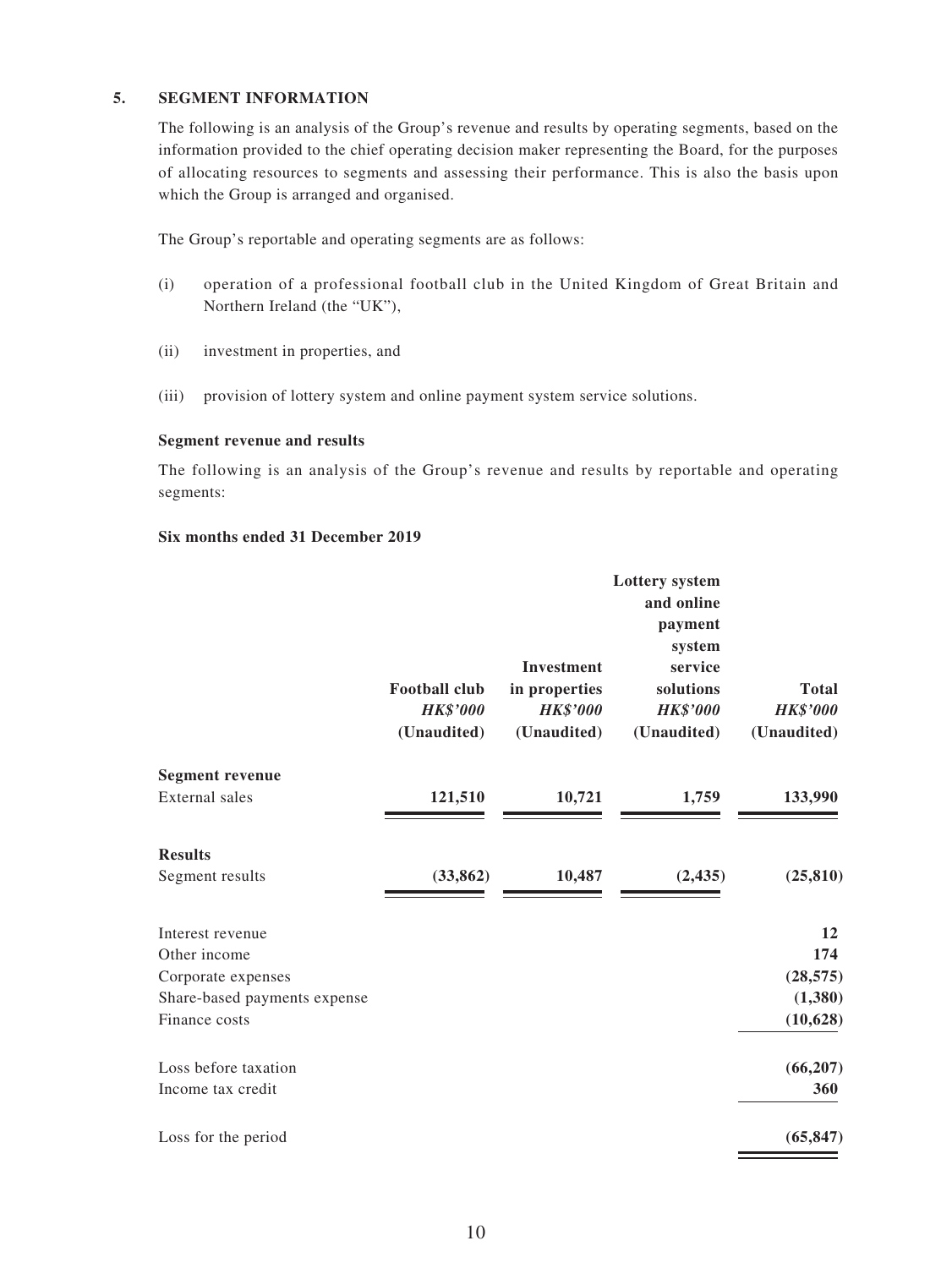Six months ended 31 December 2018

|                                  | Football club<br>HK\$'000<br>(Unaudited) | Investment<br>in properties<br>HK\$'000<br>(Unaudited) | Total<br>HK\$'000<br>(Unaudited) |
|----------------------------------|------------------------------------------|--------------------------------------------------------|----------------------------------|
| <b>Segment revenue</b>           |                                          |                                                        |                                  |
| External sales                   | 115,756                                  | 664                                                    | 116,420                          |
| <b>Results</b>                   |                                          |                                                        |                                  |
| Segment results                  | (135, 374)                               | 430                                                    | (134, 944)                       |
| Interest revenue                 |                                          |                                                        | 14                               |
| Other income                     |                                          |                                                        | 11                               |
| Corporate expenses               |                                          |                                                        | (25,019)                         |
| Share-based payments expense     |                                          |                                                        | (3,017)                          |
| Finance costs                    |                                          |                                                        | (10, 273)                        |
| Share of loss of a joint venture |                                          |                                                        | (46)                             |
| Loss before taxation             |                                          |                                                        | (173, 274)                       |
| Income tax credit                |                                          |                                                        | 129                              |
| Loss for the period              |                                          |                                                        | (173, 145)                       |

Segment results represents the profit or loss incurred by each segment without allocation of certain interest revenue, other income, corporate expenses, share-based payments expense, finance costs, share of loss of a joint venture and income tax credit.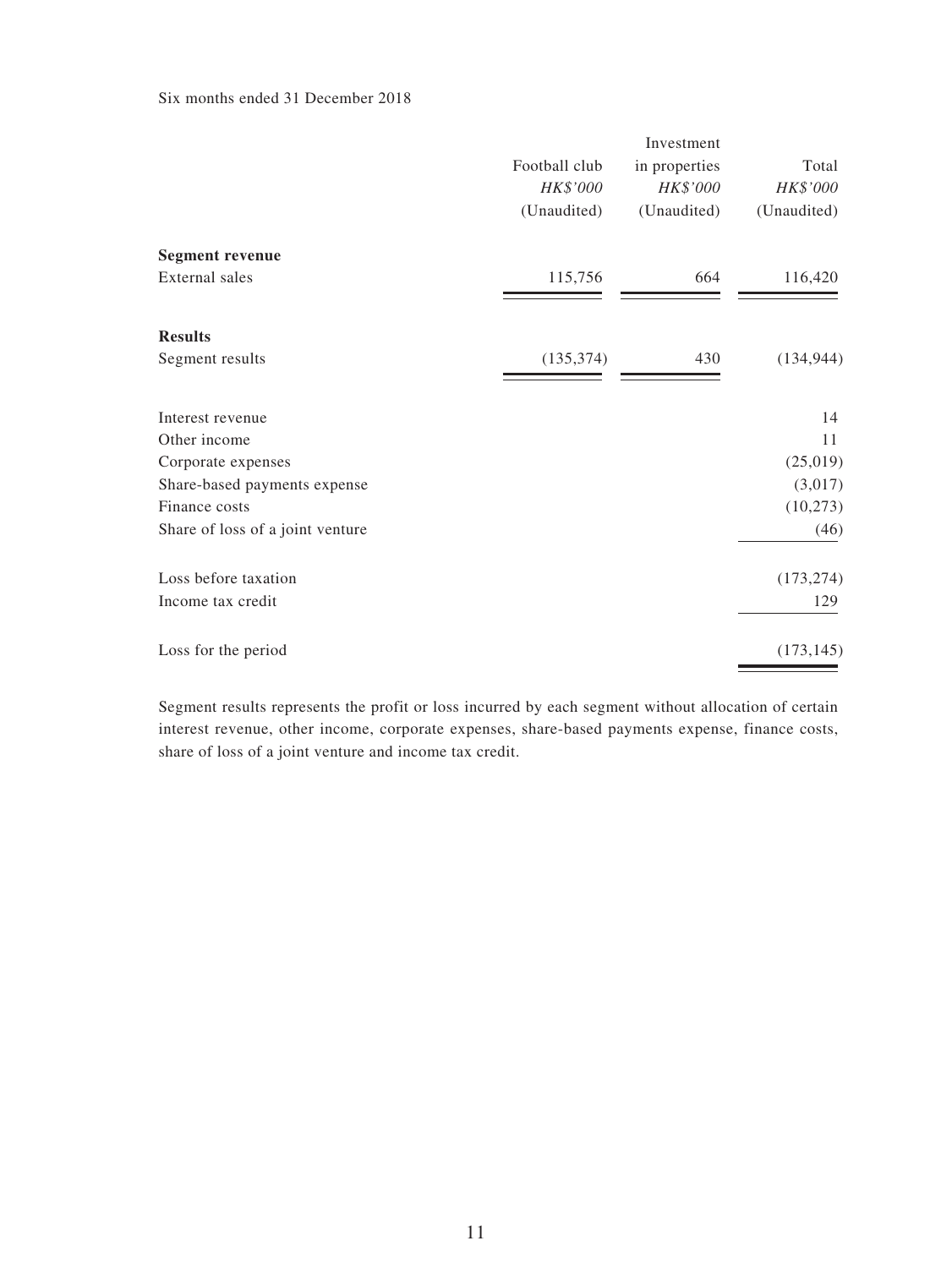### **Geographical information**

The following is an analysis of geographical location of the Group's (i) revenue from external customers, and (ii) non-current assets presented based on the location of operations and geographical location of assets respectively.

|                                        | Six months ended 31 December |             |
|----------------------------------------|------------------------------|-------------|
|                                        | 2019                         | 2018        |
|                                        | <b>HK\$'000</b>              | HK\$'000    |
|                                        | (Unaudited)                  | (Unaudited) |
| The UK                                 |                              |             |
| Revenue from contracts with customers: |                              |             |
| Recognised at a point in time          | 31,702                       | 34,830      |
| Recognised over time                   | 74,420                       | 71,891      |
| Revenue from other sources             | 15,388                       | 9,035       |
|                                        | 121,510                      | 115,756     |
| The Kingdom of Cambodia ("Cambodia")   |                              |             |
| Revenue from contracts with customers: |                              |             |
| Recognised over time                   | 1,759                        |             |
| Revenue from other sources             | 10,721                       | 664         |
|                                        | 12,480                       | 664         |
|                                        | 133,990                      | 116,420     |

### *(i) Revenue from external customers*

#### *(ii) Non-current assets*

|           | As at           | As at     |
|-----------|-----------------|-----------|
|           | 31 December     | 30 June   |
|           | 2019            | 2019      |
|           | <b>HK\$'000</b> | HK\$'000  |
|           | (Unaudited)     | (Audited) |
| Hong Kong | 7,700           | 9,090     |
| The PRC   | 28,982          | 244       |
| Cambodia  | 553,020         | 553,020   |
| The UK    | 441,927         | 325,017   |
|           | 1,031,629       | 887,371   |
|           |                 |           |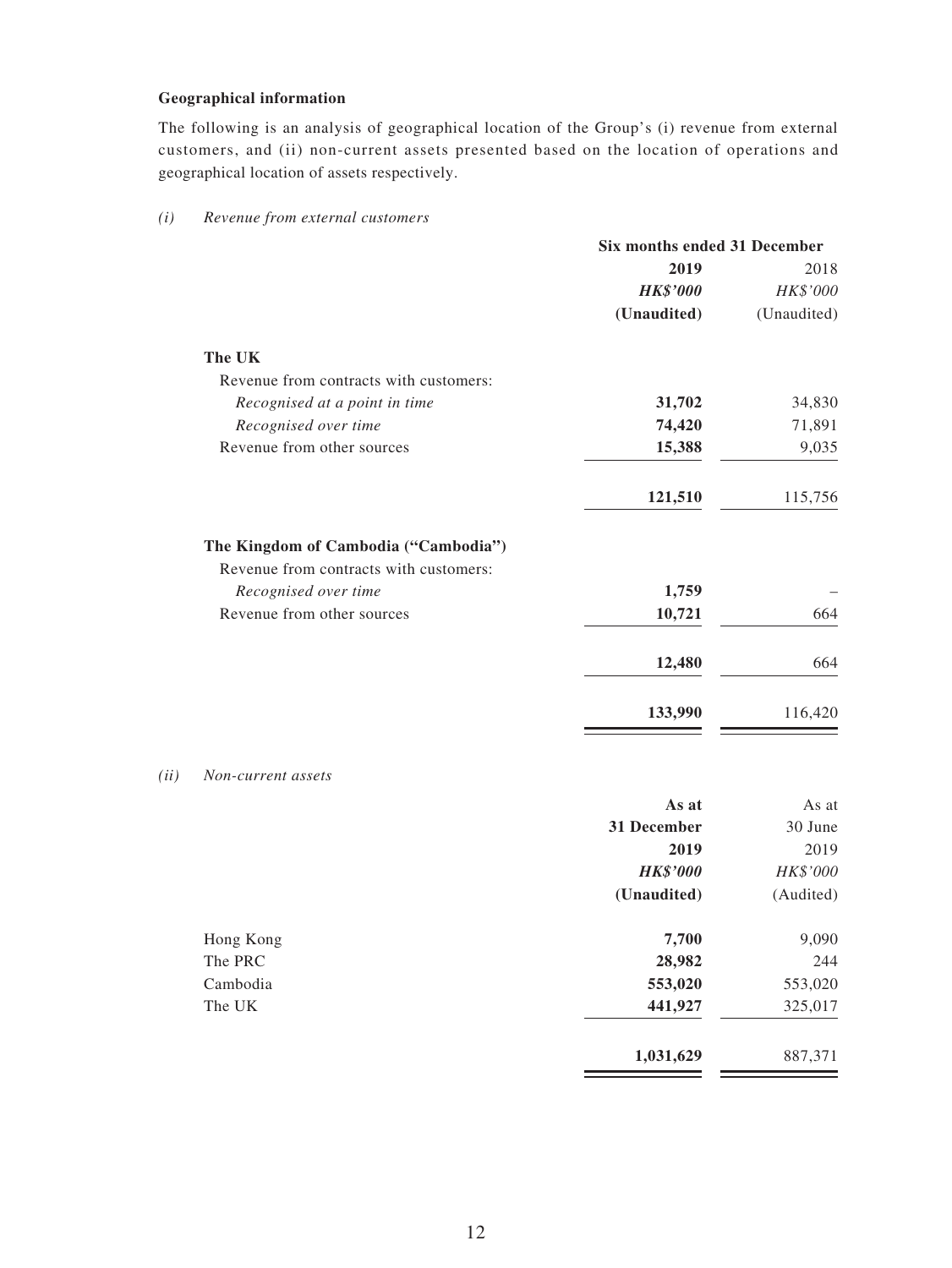### **6. OTHER INCOME**

|                                                   | Six months ended 31 December |             |
|---------------------------------------------------|------------------------------|-------------|
|                                                   | 2019                         | 2018        |
|                                                   | <b>HK\$'000</b>              | HK\$'000    |
|                                                   | (Unaudited)                  | (Unaudited) |
| Subsidies received from the Premier League (Note) | 3,254                        | 3,552       |
| Reversal of provision for director's fee          | 139                          |             |
| Sundry income                                     | 316                          | 300         |
|                                                   | 3,709                        | 3,852       |

*Note:* During the six months ended 31 December 2019, the Group's professional football operation received funding of approximately HK\$3,254,000 (six months ended 31 December 2018: approximately HK\$3,552,000) from the Premier League in the UK under the Elite Player Performance Plan upon fulfillment of certain terms and conditions.

### **7. FINANCE COSTS**

|                                              | Six months ended 31 December |             |
|----------------------------------------------|------------------------------|-------------|
|                                              | 2019                         | 2018        |
|                                              | <b>HK\$'000</b>              | HK\$'000    |
|                                              | (Unaudited)                  | (Unaudited) |
| Interest expenses on:                        |                              |             |
| - Other borrowings                           | 10,610                       | 10,273      |
| - Notional interest on transfer fee payables | 2,283                        | 3,445       |
| - Finance leases                             |                              | 234         |
| - Lease liabilities                          | 784                          |             |
|                                              | 13,677                       | 13,952      |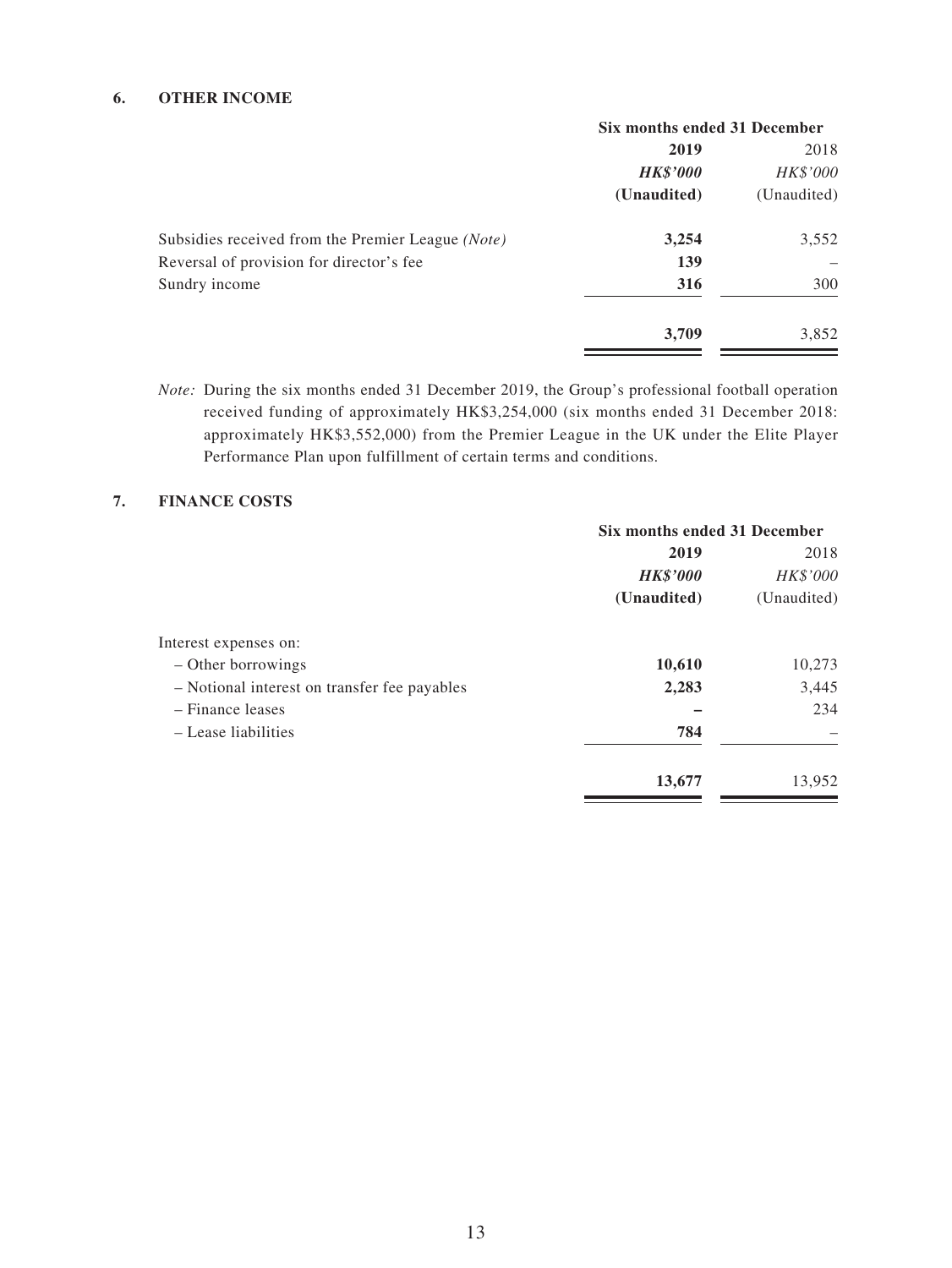#### **8. LOSS BEFORE TAXATION**

Loss before taxation has been arrived at after charging the following items:

|                                                             | Six months ended 31 December |                 |
|-------------------------------------------------------------|------------------------------|-----------------|
|                                                             | 2019                         | 2018            |
|                                                             | <b>HK\$'000</b>              | <i>HK\$'000</i> |
|                                                             | (Unaudited)                  | (Unaudited)     |
| Amortisation of intangible assets                           | 41,301                       | 37,346          |
| Depreciation of property, plant and equipment               | 8,351                        | 8,275           |
| Depreciation of right-of-use assets                         | 819                          |                 |
| Share-based payments expense                                | 1,380                        | 3,017           |
| Litigation claim settlement ( <i>Note</i> )                 | 510                          |                 |
| Minimum lease payments under operating lease in respect of: |                              |                 |
| – Properties                                                |                              | 3,413           |
| $-$ Others                                                  |                              | 1,285           |
| Expenses related to short-term lease                        | 2,963                        |                 |
| Staff costs (including directors' remuneration)             | 174,723                      | 162,143         |

*Note:* A claim was filed by a former director of the Company, against the Company in May 2013. The Company made a counterclaim against him in October 2013. The case has been transferred from the Labour Tribunal of Hong Kong to the High Court of Hong Kong in 2013. In December 2019, the Company have reached full and final settlement with the former director. An order for dismissal of all claims and counterclaim has been granted by the court on 5 December 2019. The settlement sum of HK\$510,000 was recognised during the period and included in administrative and other expenses.

#### **9. INCOME TAX CREDIT**

|                  |                 | Six months ended 31 December |  |
|------------------|-----------------|------------------------------|--|
|                  | 2019            | 2018                         |  |
|                  | <b>HK\$'000</b> | HK\$'000                     |  |
|                  | (Unaudited)     | (Unaudited)                  |  |
| Deferred tax:    |                 |                              |  |
| - Current period | 360             | 129                          |  |
|                  |                 |                              |  |

No provision for Hong Kong profits tax has been made as the Group had no assessable profits arising in or derived from Hong Kong during the six months ended 31 December 2019 and 2018.

The Group's subsidiaries in the UK are subject to Corporation Tax in the UK ("Corporation Tax"). No provision has been made in respect of Corporation Tax as these subsidiaries did not derive any assessable profits for the six months ended 31 December 2019 and 2018.

Taxation arising in other jurisdictions is calculated at the rates prevailing in the respective jurisdictions. No provision for profits tax is made in other jurisdictions as the subsidiaries operating in other jurisdictions have no assessable profits for the six months ended 31 December 2019 and 2018.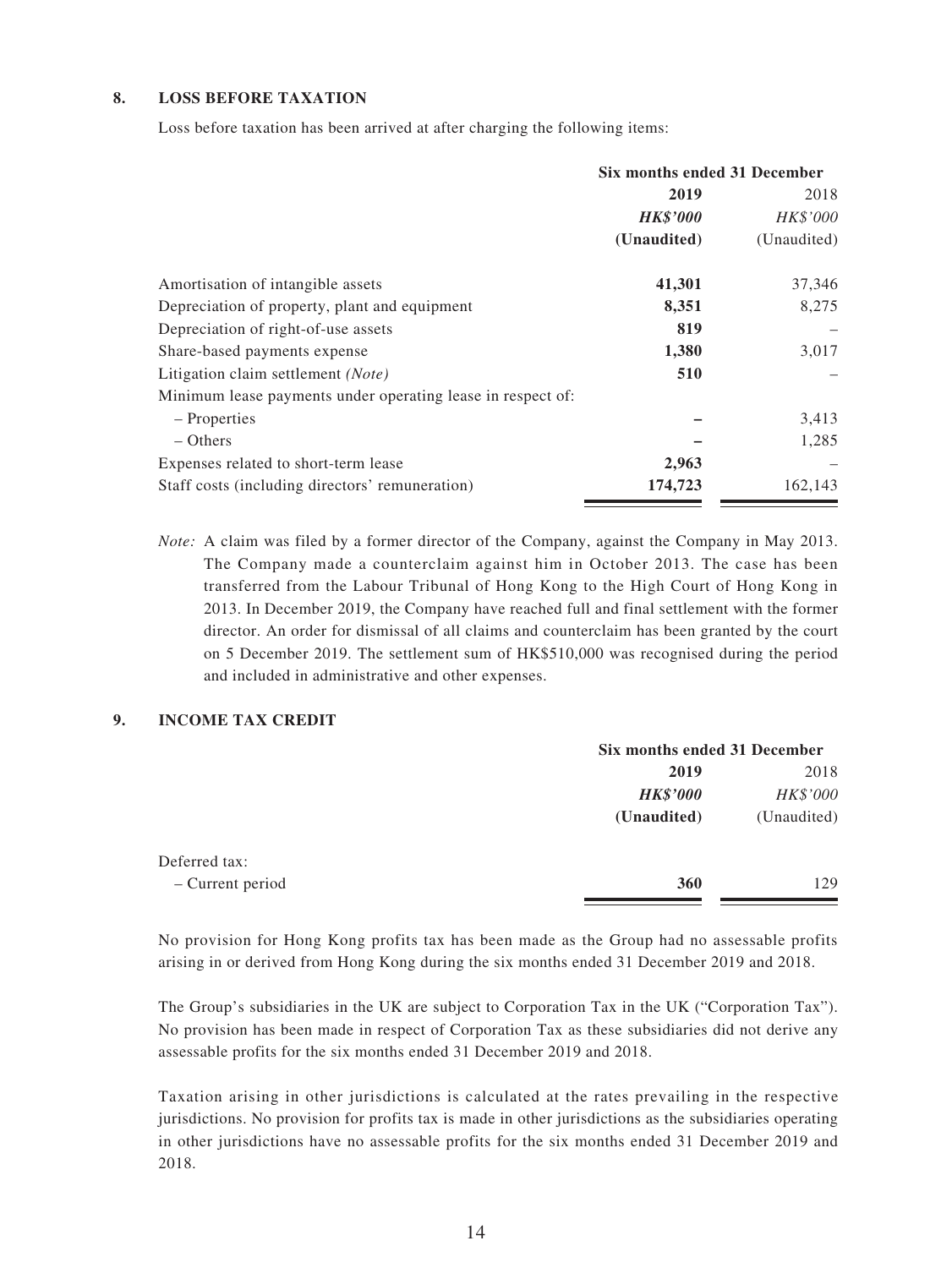#### **10. DIVIDEND**

No dividend was paid or proposed for the six months ended 31 December 2019 (six months ended 31 December 2018: nil), nor has any dividend been proposed since the end of the reporting periods.

#### **11. LOSS PER SHARE ATTRIBUTABLE TO OWNERS OF THE COMPANY**

#### *Basic loss per share*

The calculation of basic loss per share is based on the loss attributable to owners of the Company for the six months ended 31 December 2019 of approximately HK\$64,837,000 (six months ended 31 December 2018: approximately HK\$168,942,000) and the weighted average number of 17,710,022,508 (six months ended 31 December 2018: 12,314,279,919 (restated)) ordinary shares in issue during the period.

The weighted average number of ordinary shares for the purpose of calculating basic loss per share for the six months ended 31 December 2018 has been adjusted for the rights issue which took place during the year ended 30 June 2019.

#### *Diluted loss per share*

For the six months ended 31 December 2019 and 2018, the computation of diluted loss per share does not assume the exercise of share options as they would decrease the loss per share attributable to owners of the Company and have anti-dilutive effect.

#### **12. INVESTMENT PROPERTIES**

The carrying amount of the Group's investment properties as at 31 December 2019 and 30 June 2019 were stated based on the valuation conducted by JP Assets Consultancy Limited, an independent qualified professional valuer, on market value using the existing use basis. The fair values of the investment properties as at 31 December 2019 did not vary significantly from the valuation as of 30 June 2019. Accordingly, no fair value adjustment has been recognised in respect of the Group's investment properties for the six months ended 31 December 2019 (six months ended 31 December 2018: nil).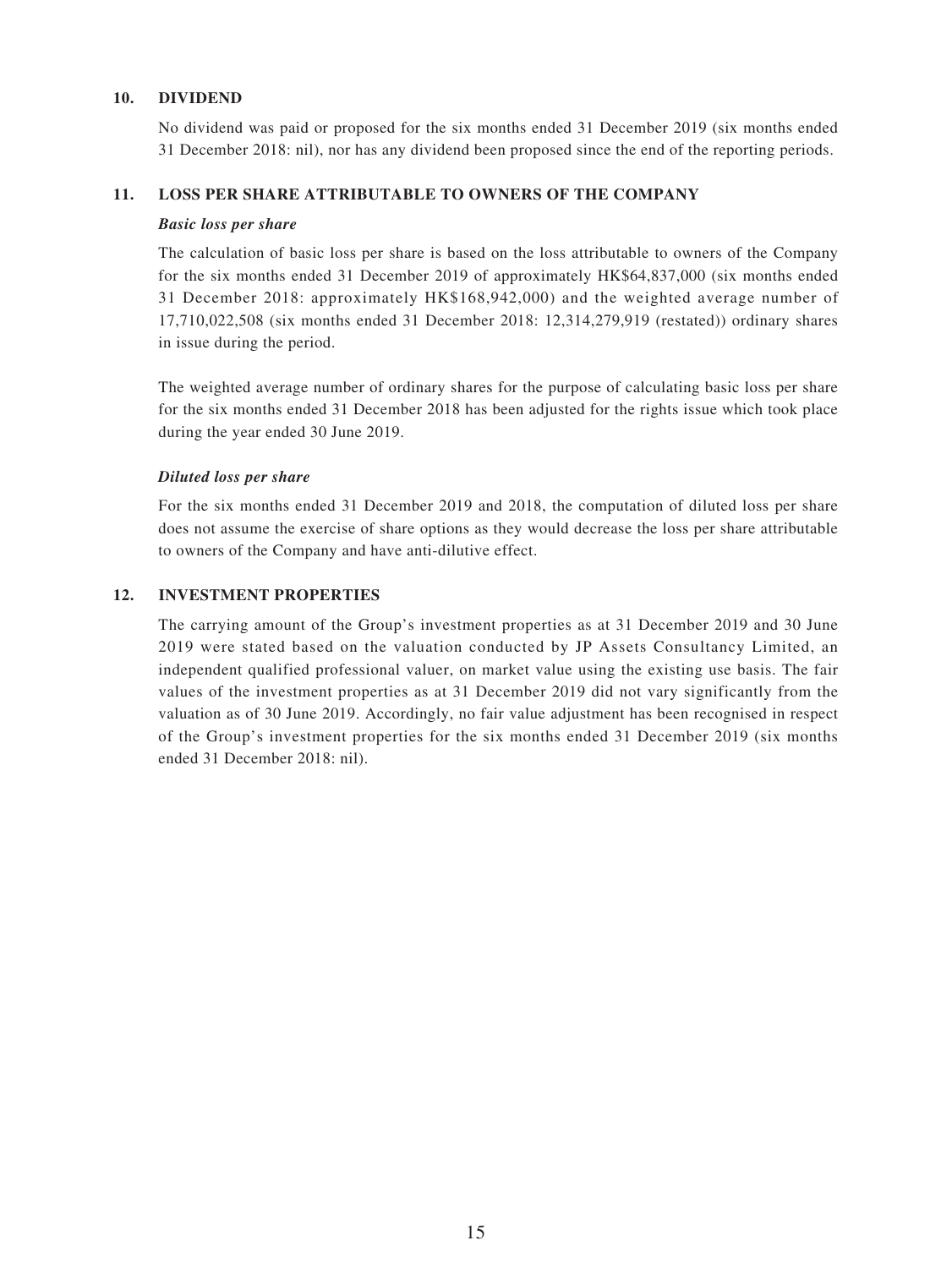#### **13. TRADE RECEIVABLES**

The aging analysis of trade receivables based on the invoice date net of impairment loss is as follows:

| As at           | As at     |
|-----------------|-----------|
| 31 December     | 30 June   |
| 2019            | 2019      |
| <b>HK\$'000</b> | HK\$'000  |
| (Unaudited)     | (Audited) |
| 6,096           | 1,457     |
| 2,578           | 1,068     |
| 3,943           | 940       |
| 1,729           | 3,831     |
| 14,346          | 7,296     |
|                 |           |

The average credit period of the Group's trade receivables is 90 days (30 June 2019: 90 days).

#### **14. TRADE PAYABLES**

The aging analysis of trade payables based on the invoice date is as follows:

|                      | As at           | As at     |
|----------------------|-----------------|-----------|
|                      | 31 December     | 30 June   |
|                      | 2019            | 2019      |
|                      | <b>HK\$'000</b> | HK\$'000  |
|                      | (Unaudited)     | (Audited) |
| Within 30 days       | 7,408           | 9,180     |
| 31 days to 90 days   | 7,382           | 7,579     |
| 91 days to 180 days  | 6,053           | 3,154     |
| 181 days to 365 days | 2,733           | 3,481     |
|                      | 23,576          | 23,394    |

The Group normally receives credit periods from suppliers averaging at 90 days (30 June 2019: 90 days).

#### **15. BORROWINGS**

(i) On 21 December 2016 and 21 December 2018, the Company entered into a revolving loan facility agreement and a supplemental facility agreement, respectively, with Trillion Trophy to provide a revolving loan facility up to HK\$250,000,000 to the Company. The Trillion Trophy Facility is unsecured, for a term up to 31 December 2020 and bears interest at rate of 4.5% per annum. As at 31 December 2019, the amount of the borrowings from and interest payable to Trillion Trophy were approximately HK\$66,197,000 (30 June 2019: approximately HK\$66,197,000) and approximately HK\$5,392,000 (30 June 2019: approximately HK\$3,890,000), respectively.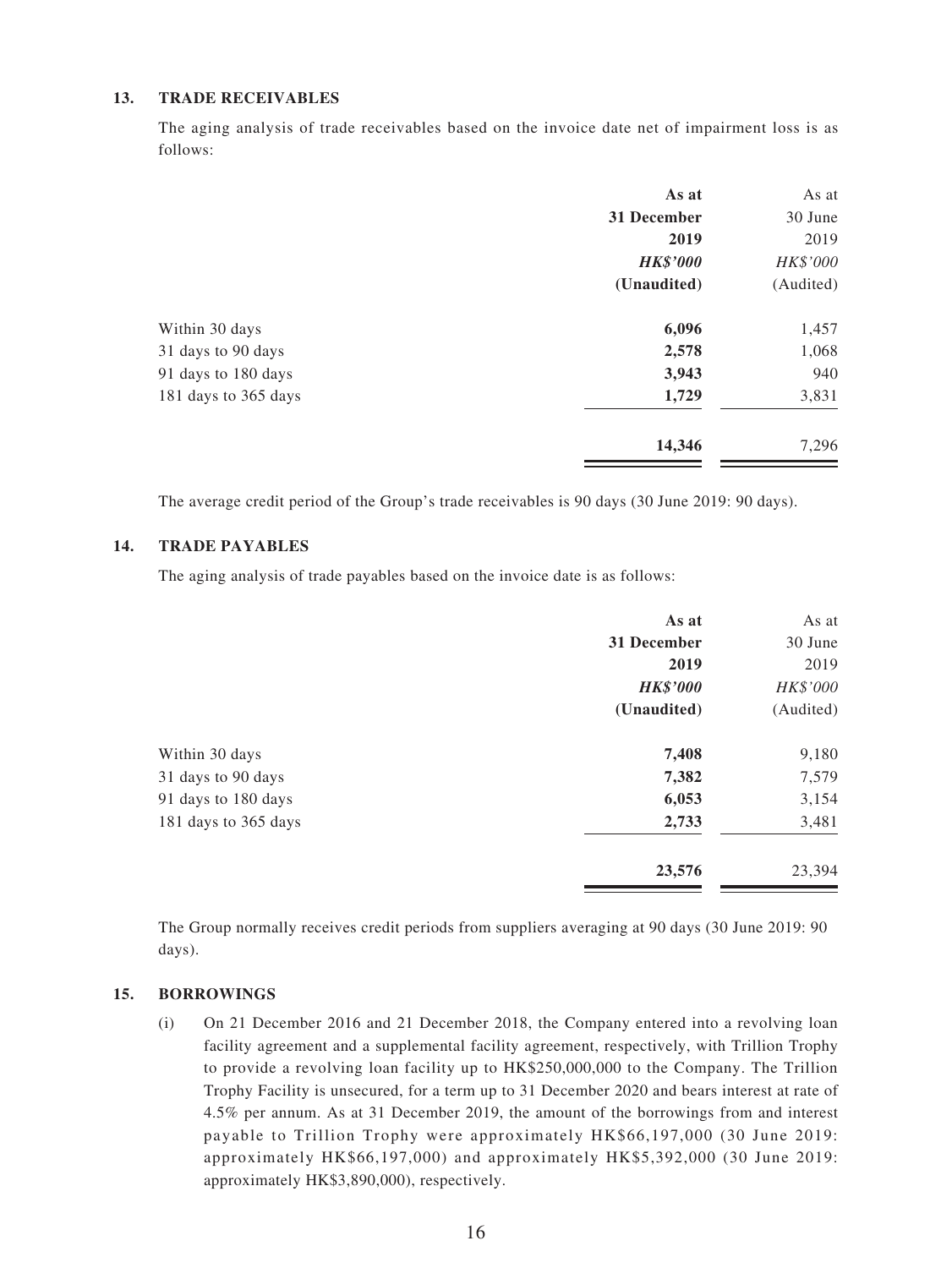- (ii) On 8 May 2018 and 18 November 2019, the Company and an external lender entered into a standby loan facility agreement and a supplemental loan agreement, respectively, pursuant to which such lender provided a revolving loan facility up to HK\$250,000,000 to the Company (the "201805 Facility"). The 201805 Facility is unsecured, for a term up to 30 June 2021 and bears interest at rate of 8% per annum. As at 31 December 2019, the amount of the outstanding principal and interest payable under the 201805 Facility were HK\$110,500,000 (30 June 2019: approximately HK\$130,000,000) and approximately HK\$7,169,000 (30 June 2019: approximately HK\$2,670,000), respectively.
- (iii) On 10 August 2018 and 11 March 2019, the Company and an external lender entered into a standby loan facility agreement and a supplemental loan agreement, respectively, pursuant to which such lender provided a revolving loan facility up to HK\$250,000,000 to the Company (the "201808 Facility"). The 201808 Facility is unsecured, for a term up to 31 December 2020 and bears interest at rate of 8% per annum. As at 31 December 2019, the amount of the outstanding principal and interest payable under the 201808 Facility were approximately HK\$220,136,000 (30 June 2019: approximately HK\$13,500,000) and approximately HK\$4,583,000 (30 June 2019: approximately HK\$1,108,000), respectively.
- (iv) On 9 September 2019, a wholly-owned subsidiary of the Group in the PRC and an external lender entered into a standby loan facility agreement, pursuant to which such lender provided a loan facility up to RMB4,000,000 (equivalent to approximately HK\$4,462,000) to the subsidiary in the PRC (the "PRC Facility"). The PRC Facility is unsecured, for a term up to 9 September 2020 and bears interest at rate of 5% per annum. As at 31 December 2019, the amount of the outstanding principal and interest payable under the PRC Facility were approximately HK\$3,569,000 (equivalent to approximately RMB3,200,000) and approximately HK\$32,000 (equivalent to approximately RMB29,000), respectively.
- (v) As at 31 December 2019, the total carrying amount of the borrowings of the Group was approximately HK\$400,591,000 (30 June 2019: approximately HK\$214,516,000). As at 31 December 2019, the Group had undrawn borrowing facility of approximately HK\$354,060,000 available to it (30 June 2019: approximately HK\$424,303,000).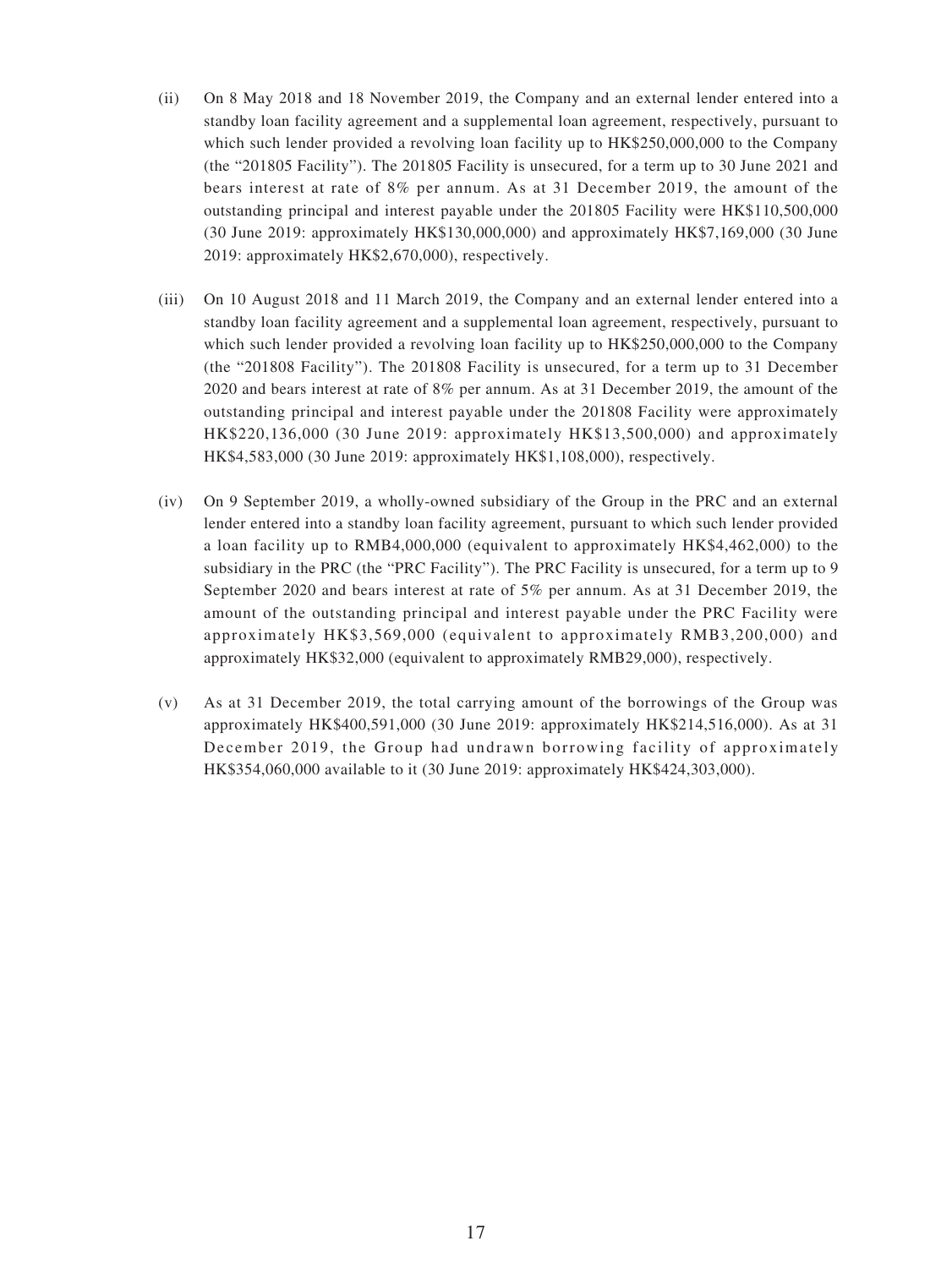#### **16. SHARE CAPITAL**

|                                                                                     | <b>Note</b> | Number of shares | Amount<br>HK\$'000 |
|-------------------------------------------------------------------------------------|-------------|------------------|--------------------|
| Ordinary shares of HK\$0.01 each                                                    |             |                  |                    |
| Authorised:                                                                         |             |                  |                    |
| At 1 July 2018 (audited), 1 July 2019 (audited) and<br>31 December 2019 (unaudited) |             | 50,000,000,000   | 500,000            |
| <b>Issued and fully paid:</b>                                                       |             |                  |                    |
| At 1 July 2018 (audited)                                                            |             | 10,974,071,672   | 109,741            |
| Issue of consideration shares                                                       | (i)         | 832,610,000      | 8,326              |
| Issue of shares completion of rights issue                                          | (i)         | 5,903,340,836    | 59,033             |
| At 30 June 2019 (audited) and                                                       |             |                  |                    |
| 31 December 2019 (unaudited)                                                        |             | 17,710,022,508   | 177,100            |

#### *Note:*

(i) Details of the movement in issued share capital of the Company were disclosed in the 2019 annual report of the Group dated 30 September 2019.

### **17. CONTINGENT LIABILITIES**

As at 31 December 2019, the Group had the following contingent liabilities:

#### **Player transfer costs**

Under the terms of certain contracts with other football clubs in respect of player transfers, additional player transfer cost would become payable if certain specific conditions are met. The maximum amount not provided that could be payable in respect of the transfers up to 31 December 2019 was approximately HK\$66,693,000 (equivalent to approximately GBP6,529,000) (30 June 2019: approximately HK\$43,513,000, equivalent to approximately GBP4,393,000).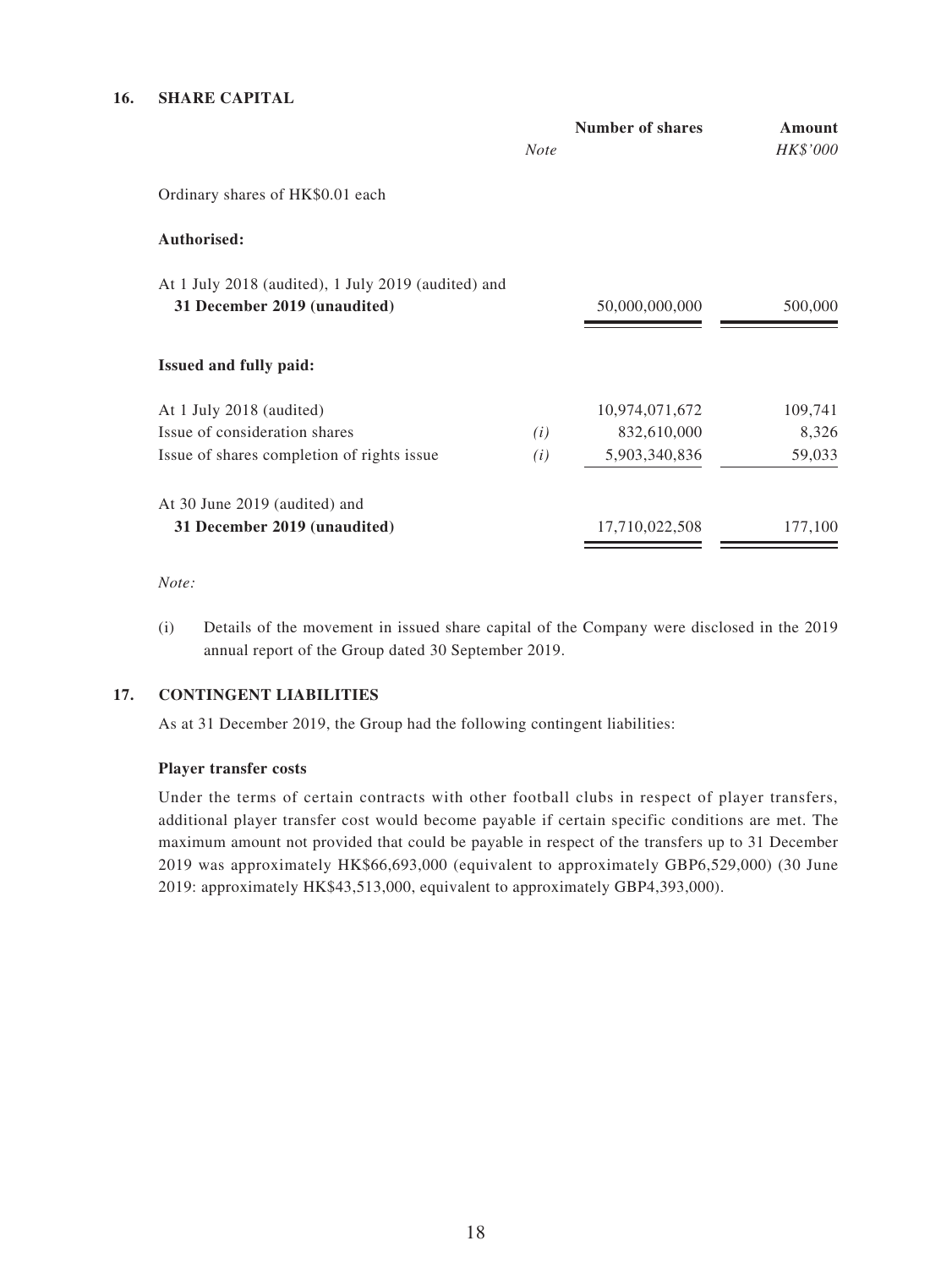# **INTERIM DIVIDEND**

The Board has resolved not to declare an interim dividend for the six months ended 31 December 2019 (six months ended 31 December 2018: nil).

### **MANAGEMENT DISCUSSION AND ANALYSIS**

### *Performance and Results*

For the six months ended 31 December 2019, the revenue of the Group was approximately HK\$134.0 million (six months ended 31 December 2018: approximately HK\$116.4 million), representing an increase of 15.1% as compared with last year.

The Group recorded a loss attributable to owners of the Company of approximately HK\$64.8 million for the six months ended 31 December 2019, representing a decrease of 61.6% as compared to the loss of approximately HK\$168.9 million for the corresponding period last year. The decrease in loss was mainly attributable to the profit in transfer activities of players earned during the reporting period amounting to approximately HK\$116.2 million, which was approximately HK\$112.9 million more than that earned in the previous period.

The basic loss per share was approximately HK0.37 cents (six months ended 31 December 2018: approximately HK1.37 cents (restated)).

### *Business Review and Prospect*

The Group is principally engaged in three business segments: (i) operation of a professional football club in the UK, (ii) investment in properties, and (iii) provision of lottery system and online payment system service solutions.

*(i) Football club*

The Group operates Birmingham City Football Club ("BCFC" or the "Club") in the UK. Revenue streams of the Club comprised (i) match day receipts which consisted of season and match day tickets, (ii) broadcasting income, including distributions of broadcasting revenue from the English Football League ("EFL"), cup competitions, solidarity payment from the Premier League and revenue from the media, and (iii) commercial income which comprised sponsorship income, corporate hospitality, merchandising, conferences and events and other sundry income.

Following a finish at the 17th position in the EFL Championship Division for the season 2018/19, the Club continues to play in the highly competitive Championship Division in the season 2019/20. It is the 9th season in which the Club is playing in the Championship Division. As at the date of this announcement, the Club stood at the 14th position in the Championship Division for the current season. On 14 May 2019, BCFC received a notification from the EFL in connection with breaches of the EFL regulation arising from BCFC failure to comply with a business plan imposed by EFL as a result of a breach of the Profitability and Sustainability Rules of the EFL regulations in 2018. In November 2019, EFL referred the claim to an independent Disciplinary Commission. The hearing was held on 12 February 2020. Up to the date of this announcement, the decision of the Disciplinary Commission has not been handed down.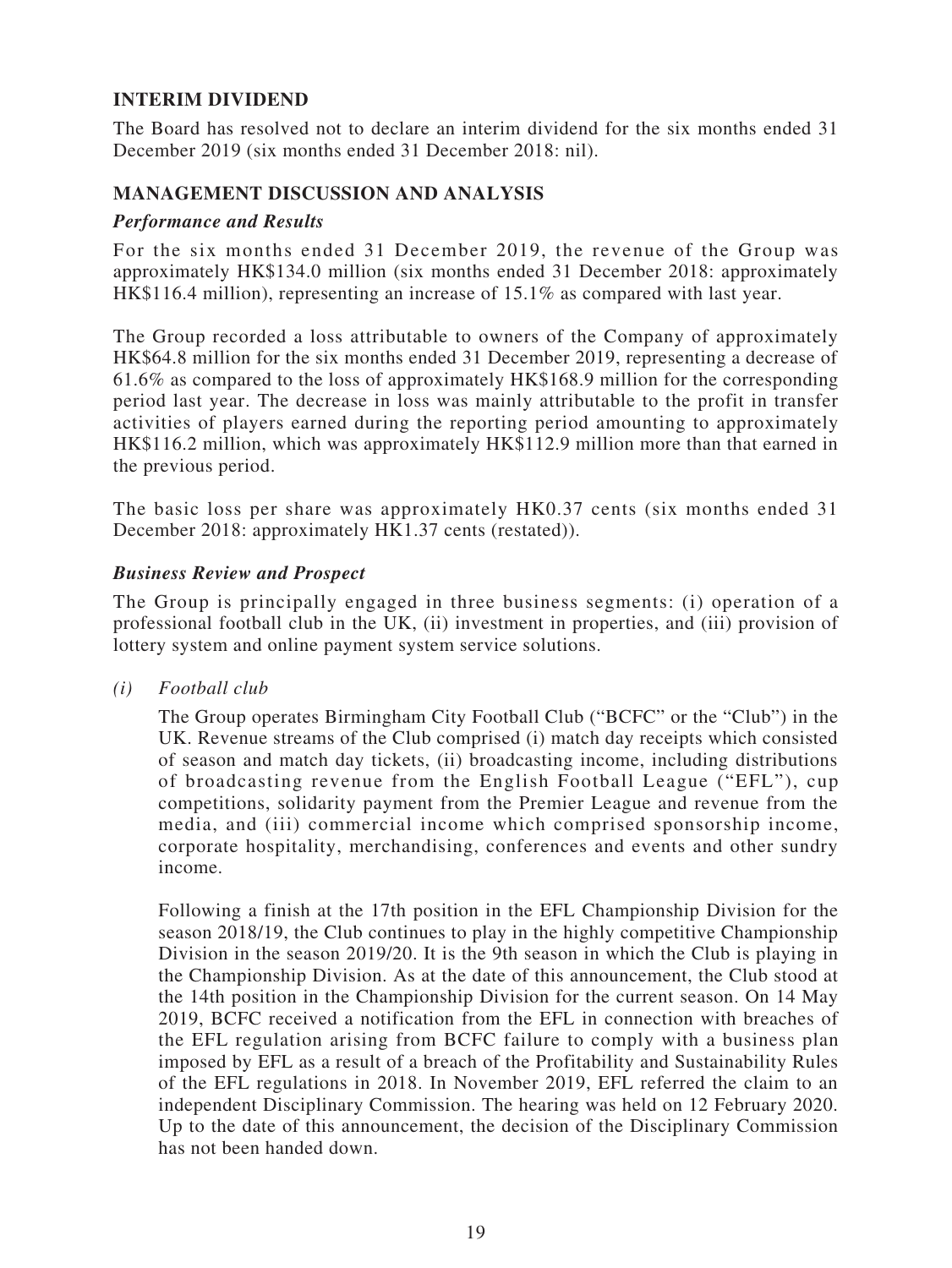The Birmingham City Football Academy has continued to operate at Category 2 status under the Elite Player Performance Plan. A number of academy trained players continued to participate in the first team squad.

### *(ii) Investment in properties*

The Group acquired certain residential apartments and commercial properties at One Park in Phnom Penh, Cambodia in 2017 and 2018. The construction of the commercial properties was completed and the properties were handed over to the Group in November 2018. The residential apartments were delivered to the Group in August 2019. The investment of commercial properties and residential apartments at One Park can secure a stable stream of income for the Group. At the same time, the long-term appreciation in value of the investment properties can bring further values to the Company and the shareholders of the Company (the "Shareholder $(s)$ ") as a whole.

During the period, the Group recorded rental income of approximately HK\$10.7 million from the investment properties.

### *(iii) Provision of lottery system and online payment system service solutions*

In July 2019, the Group acquired Wangmei Online (Beijing) Information & Technology Co., Ltd.\*(網 梅 在 綫(北 京)信 息 技 術 有 限 公 司) ("Wangmei Online") (the "Acquisition"). Wangmei Online is a lottery system and online payment system service solutions provider. It has developed online and offline lottery system and online payment system (collectively, the "Systems") which have been licensed to PRC lottery business operators. Its core management team possesses extensive experience in the lottery service industry. The Acquisition allows the Company to capitalise on the expertise, knowledge, know-how and the readily available Systems of Wangmei Online so as to tap into the lottery and online payment service industry, which the Company considers to have significant potential for development, immediately. While Wangmei Online will continue its business in the PRC, the Group will proactively explore cooperation opportunities with overseas lottery and online payment operators by leveraging on the business connections and experiences of the Group in other countries.

Since the Acquisition, the Group had secured local operators in Cambodia to provide system development and operation support services. During the period, the Group recorded service income of approximately HK\$1.8 million from the provision of lottery system and online payment system service solutions.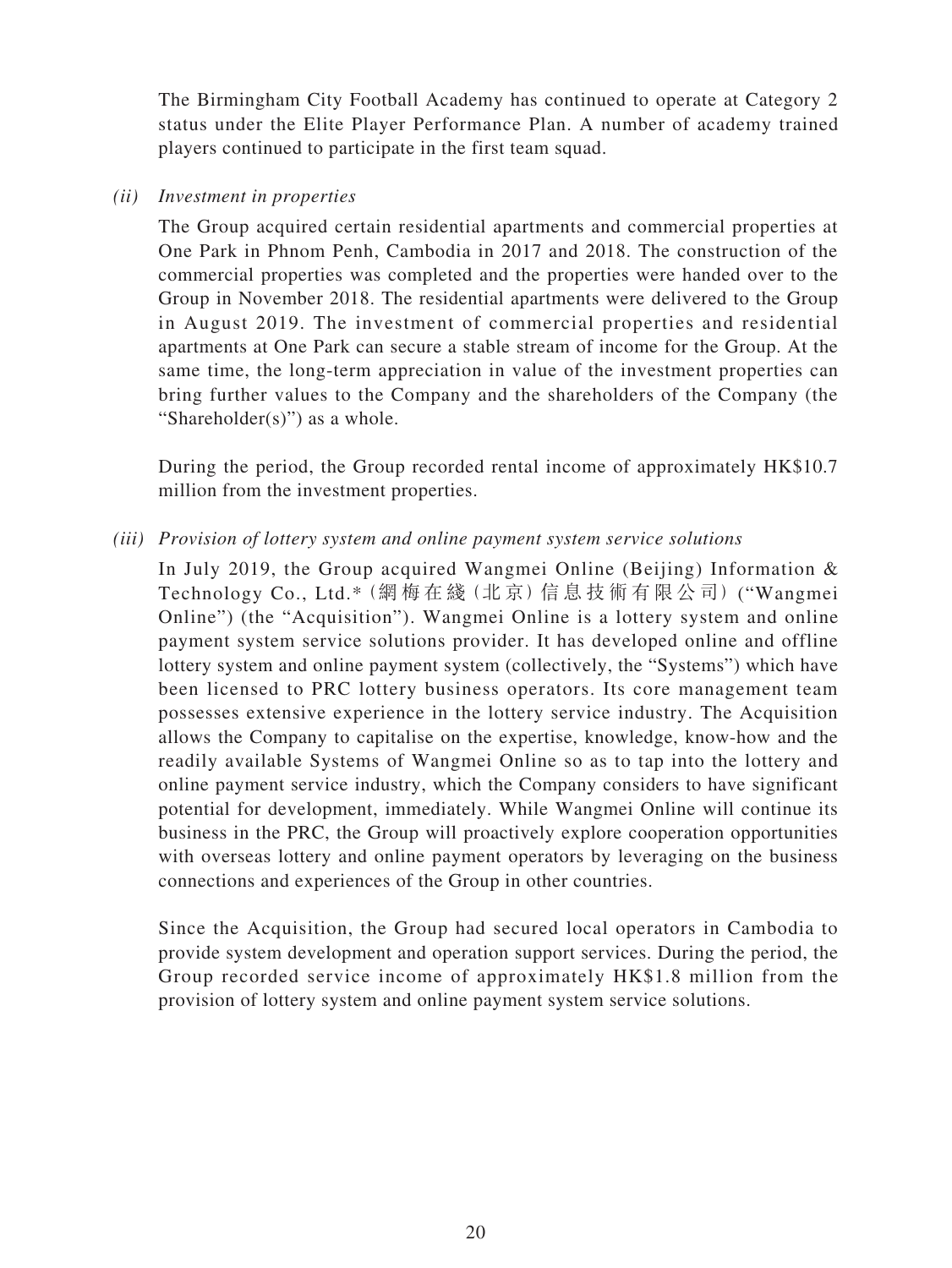The global economy remained volatile and uncertain during the period under review. The instabilities in the European economy due to Brexit, rising trade barriers in particular the ongoing trade war and settlement negotiations between China and United States weighted on business sentiment and activities globally. Moreover, the recent outbreak of coronavirus will possibly further undermine the weak global economy. In order to alleviate the adverse impacts to the Group, the management will continue to support the Club by exploring all possible solutions in a keen but cautious approach, including the possible introduction of and joint venture with strategic partners who can bring in financing and management support to the Club so as to enhance its competitiveness and to attain better results. The management will continue with its business strategy, to adopt measures to enhance its operational efficiencies and financial performance and to be ambitious but cautious in exploring different business opportunities, in particular in opportunities that possess massive customer base which can bring in sustainable growth and stable return, with an aim to secure the ongoing business development of the Company, further broaden the business scope and scale of the Company, and to enhance the financial structure of the Company so as to create value for the Shareholders.

### **FINANCIAL REVIEW**

### *Revenue*

The revenue of the Group for the six months ended 31 December 2019 was approximately HK\$134.0 million (six months ended 31 December 2018: approximately HK\$116.4 million), representing an increase of approximately 15.1% over the same period last year.

The revenue from the Club for the six months ended 31 December 2019 was approximately HK\$121.5 million (six months ended 31 December 2018: approximately HK\$115.7 million), representing an increase of approximately 5.0% compared with the corresponding period in 2018.

The revenue derived from the investment properties for the six months ended 31 December 2019 was approximately HK\$10.7 million (six months ended 31 December 2018: approximately HK\$0.7 million), all of which was the rental income from the premises of the Group.

The revenue derived from the provision of lottery system and online payment system service solutions business for the six months ended 31 December 2019 was approximately HK\$1.8 million (six months ended 31 December 2018: nil).

# *Operating Expenses*

During the period, the overall operating expenses incurred during the period were approximately HK\$239.3 million, representing an increase of approximately 9.9% over the corresponding period in 2018. The increase was mainly due to (i) an increase in players' costs of the football club, and (ii) a new business segment acquired during the period.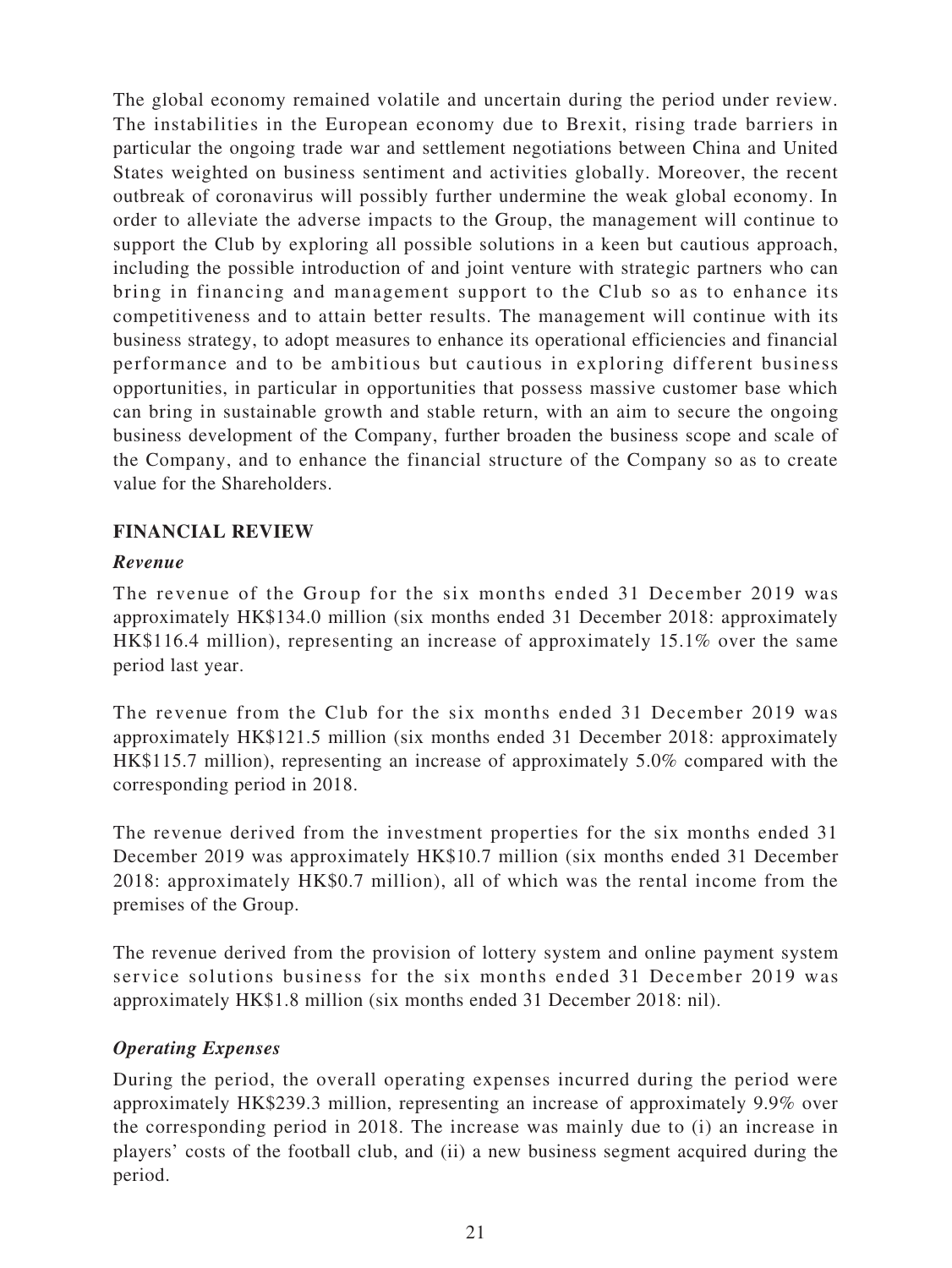### *Other Income*

Other income during the period was approximately HK\$3.7 million, representing a decrease of nearly 3.7% when comparing with corresponding period in 2018. The decrease was primarily due to less subsidies were received from the Premier League during the period under review.

### *Profit on Sales of Players' Registration*

Profit on sales of players' registration for the six months ended 31 December 2019 was approximately HK\$116.2 million (six months ended 31 December 2018: approximately HK\$3.3 million). The increase was mainly because higher revenue from sales of players were generated during the period.

# *Amortisation of Intangible Assets*

Amortisation of intangible assets during the period under review was approximately HK\$41.3 million, representing an increase of approximately 10.6% over that of the corresponding period in 2018. The increase was primarily due to additional players' registration was incurred during the period as more players were signed, and the amortisation of the software acquired during the period.

# *Administrative and Other Expenses*

Administrative and other expenses for the six months ended 31 December 2019, which included mainly depreciation charges, professional fees, staff costs and office overheads, increased by approximately 14.2% to approximately HK\$28.6 million as compared to that of the corresponding period in 2018. The management will continue to adopt stringent measures on control and management so as to maintain the administrative and other expenses at a reasonable level.

### *Finance Costs*

During the period, the Group incurred finance costs of approximately HK\$13.7 million, representing a decrease of approximately 2.0% when comparing with the corresponding period in 2018. The decrease was primarily due to lower notional interest on transfer fee payables during the period.

### *Contingent Liabilities*

Save as disclosed in note 17 above, the Group did not have any material contingent liabilities as at 31 December 2019.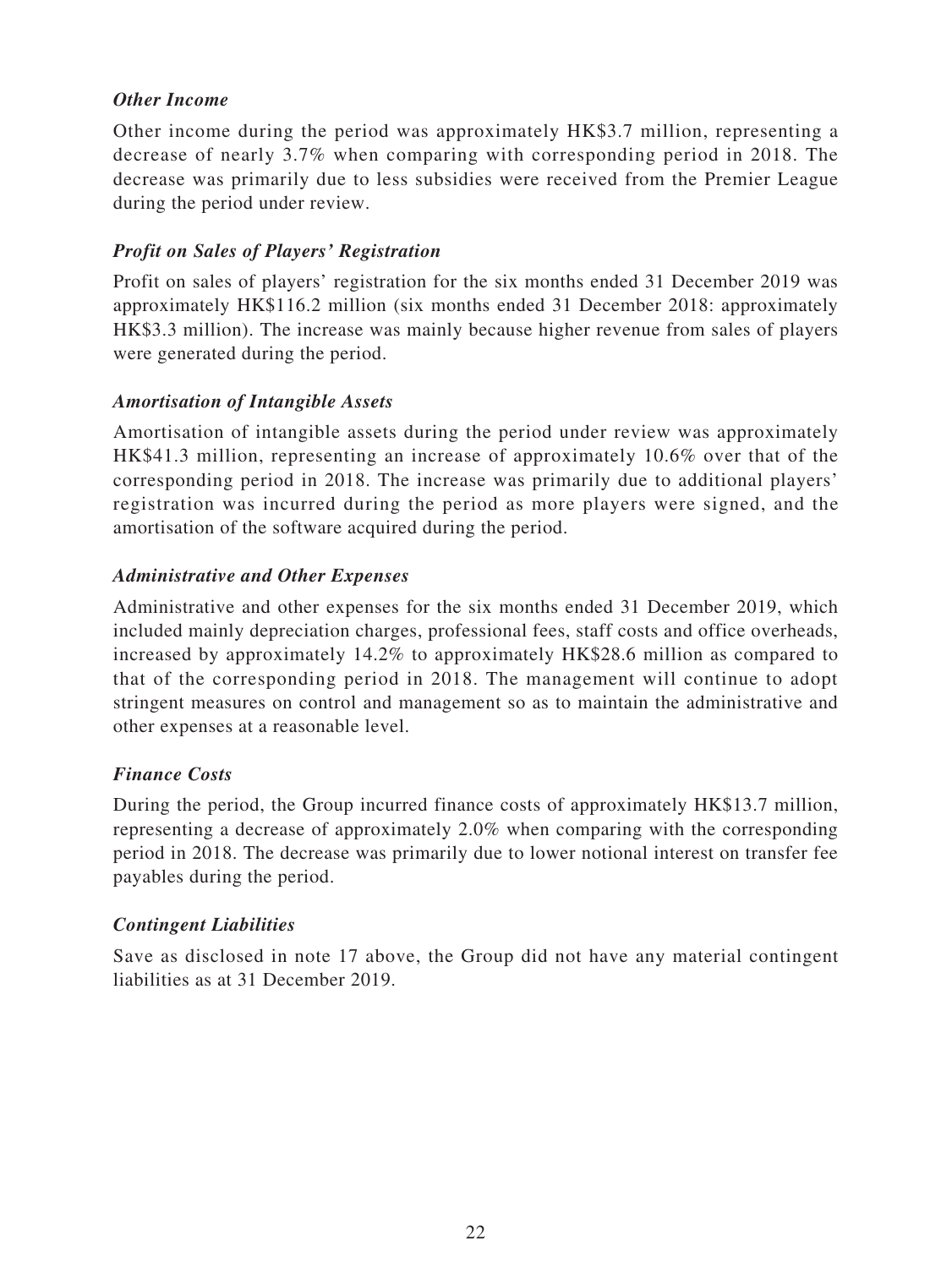# *Capital Expenditure and Commitments*

During the period, the Group incurred capital expenditure of approximately HK\$1.6 million, the majority of which were for the purchase of property, plant and equipment.

As at 31 December 2019, the Group had no significant capital commitment (30 June 2019: nil).

### **LIQUIDITY, FINANCIAL RESOURCES AND CAPITAL STRUCTURE**

### *Financial Ratios*

As at 31 December 2019, the Group's current ratio (calculated as current assets divided by current liabilities) was approximately 31.2% (30 June 2019: approximately 44.0%) and the gearing ratio (calculated as total borrowings divided by equity attributable to owners of the Company plus total borrowings) was approximately 42.4% (30 June 2019: approximately 26.4%). The ratio of total liabilities to total assets of the Group was 56.0% (30 June 2019: approximately 44.4%).

### *Financial Resources*

The Group generally finances its operations with internally generated cash flows, loans from substantial Shareholders and from independent third parties, and through the capital market available to listed companies in Hong Kong. As at 31 December 2019, the Group's bank balances and cash were approximately HK\$51.3 million (30 June 2019: approximately HK\$83.7 million), which were principally denominated in Hong Kong dollars, US dollars, Pound Sterling and Renminbi. As at 31 December 2019, the Group's total carrying amount of borrowings was approximately HK\$400.6 million (30 June 2019: approximately HK\$214.5 million), of which approximately HK\$289.9 million were repayable within one year (30 June 2019: approximately HK\$130.0 million). All borrowings were at fixed interest rates.

The management endeavours to enhance the Group's financial strengths so as to pave the way for future business development. Cost control measures have already been in place to monitor the day-to-day operational and administrative expenses. The management closely reviews the Group's financial resources in a cautious manner and continues to explore opportunities in external financing and equity funding. The Company will take proactive actions to improve the liquidity and financial position of the Group by way of equity fund raising exercises. The Company will closely monitor the market situation and take prompt actions when such opportunities arise.

### *Foreign Exchange Exposure*

The Group's exposure to foreign currency risk mainly relates to the Group's operation in the UK, the PRC and the investment in Cambodia, which transactions, assets and liabilities are mostly denominated in Pound Sterling, US dollars and Renminbi. The Group does not use derivative financial instruments to hedge its foreign currency risks. The management will continue to monitor its foreign exchange exposure and take appropriate measures if needed.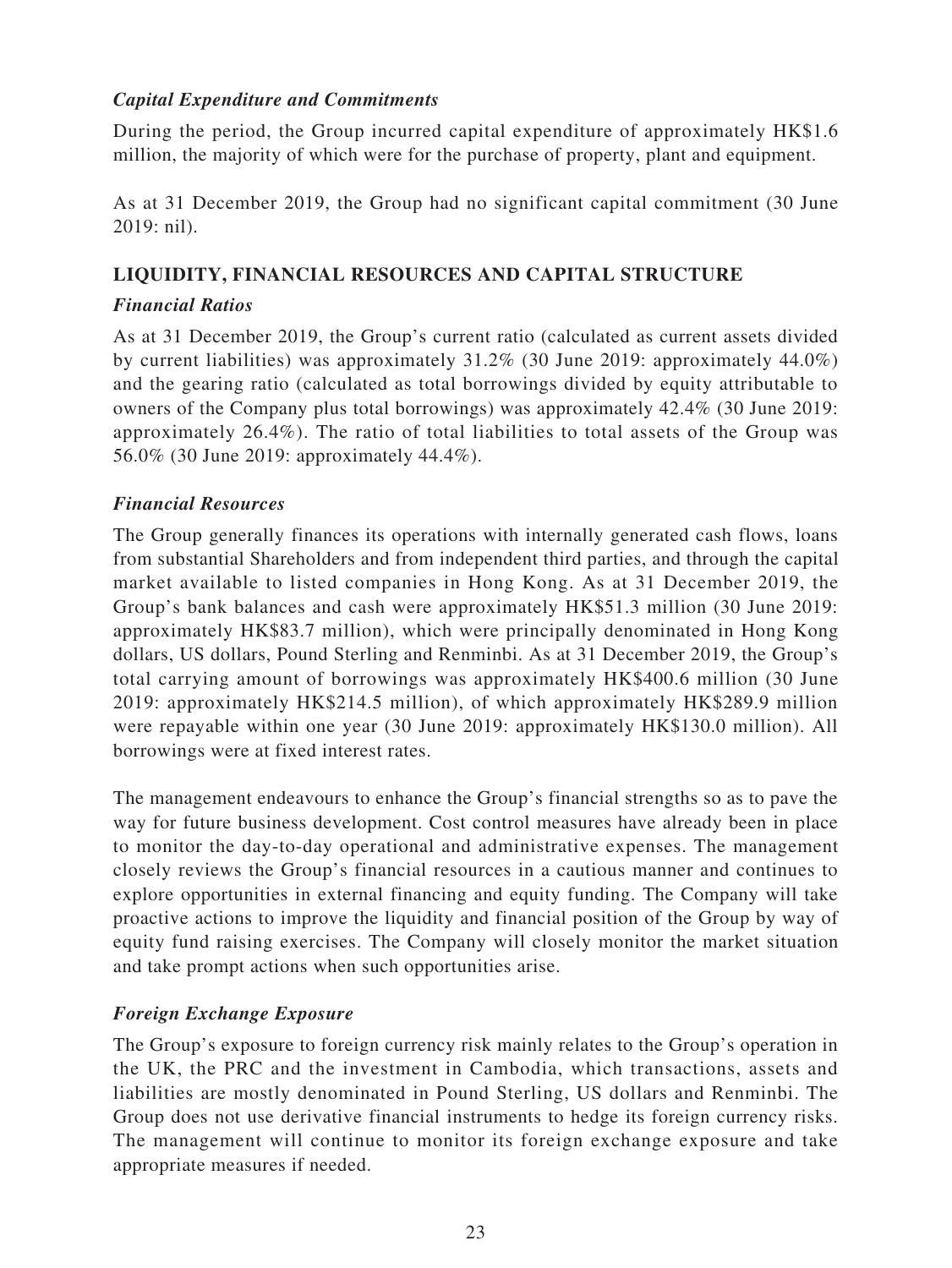# *Pledge of Assets*

Certain bank credit facilities made available to BCFC were secured by a fixed charge over a specific bank deposit account of BCFC held with the bank. As at 31 December 2019, the balance on this bank deposit account was GBP800,000 (equivalent to approximately HK\$8,172,000) (30 June 2019: GBP800,000 which was equivalent to approximately HK\$7,924,000).

Save for the above, the Group had not charged other assets to secure its borrowings as at 31 December 2019.

# *Capital Structure*

As at 31 December 2019, the Company had an issued capital of 17,710,022,508 shares of HK\$0.01 each in issue (30 June 2019: 17,710,022,508 shares).

# **HUMAN RESOURCES**

As at 31 December 2019, the Group employed approximately 326 full time employees and approximately 459 temporary staff members in Hong Kong, the PRC and the UK (30 June 2019: approximately 279 full time employees and approximately 522 temporary staff members). The Group recognises the importance of high calibre and competent staff and continues to provide remuneration packages to employees mainly based on industry practices and individual performance.

### **COMPLIANCE WITH THE RELEVANT LAWS AND REGULATIONS**

On 14 May 2019, BCFC received a notification from the EFL in connection with breaches of the EFL regulation arising from BCFC failure to comply with a business plan imposed by EFL as a result of a breach of the Profitability and Sustainability Rules of the EFL regulations in 2018. In November 2019, EFL referred the claim to an independent Disciplinary Commission. The hearing was held on 12 February 2020. Up to the date of this announcement, the decision of the Disciplinary Commission has not been handed down.

# **CORPORATE GOVERNANCE**

The Company had complied with all the applicable provisions of the Corporate Governance Code as set out in Appendix 14 to the Listing Rules throughout the six months ended 31 December 2019.

### **MODEL CODE FOR SECURITIES TRANSACTIONS BY DIRECTORS**

The Company has adopted the Model Code for Securities Transactions by Directors of Listed Issuers (the "Model Code") as set out in Appendix 10 to the Listing Rules as its own code of conduct regarding securities transactions by the Directors. Having made specific enquiry with the Directors, all Directors confirmed that they had complied with the required standard set out in the Model Code during the six months ended 31 December 2019.